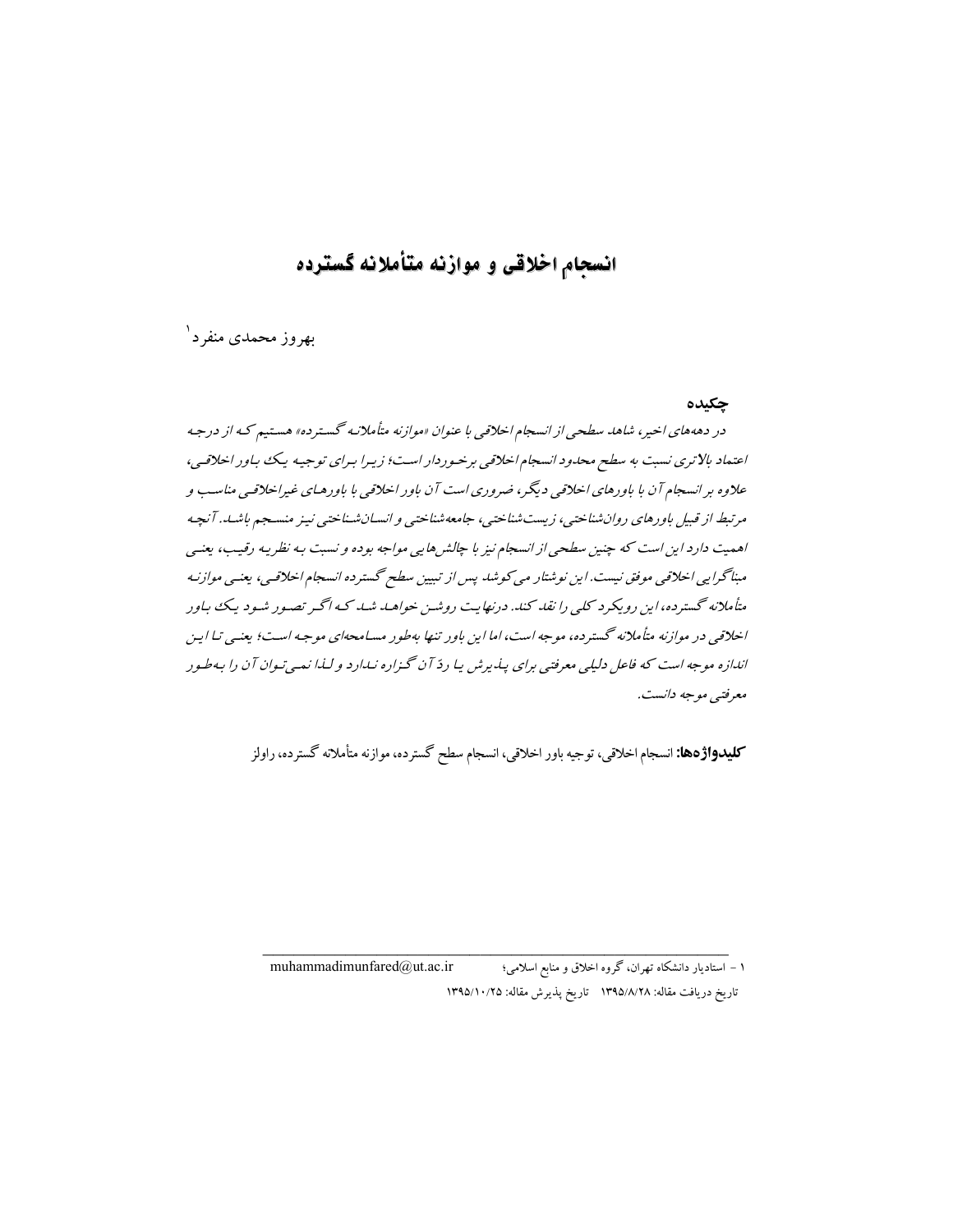۸۰ دوصلنامه علمی ژوبرش ژوېشهای معرفت ثناختی اثباره ۱۳، سار و مایسآن ۱۳۹۶ مقدمه

در دهههای اخیر معرفتشناسان متعددی از قبیل لورنس بونجور<sup>۱٫۱</sup>و کیث لرر<sup>۳</sup>بـه دفـاع از رويكرد «انسجام گرايبي توجيه باور» " پرداختهاند & 1986 Bonjour, 1985) (Bonjour, 1985) (Lehrer, 1974. بهاعتقاد یک انسجامگرا یک بـاور تنهـا زمـانی موجـه اسـت کـه بـهنحـو مناسبی با دیگر باورهایی که فرد دارد، منسجم باشـد (Sayre – McCord, 1996, 177). سیر – مکارد با تدقیق مفهوم انسجام معتقد است که این اصطلاح دارای سه معیار اساسبی اسـت: ۱) سازگاری: <sup>۵</sup> انسجام مجموعهٔ باورها عبارت از سازگاری منطقی و معرفتـی بـین باورهـای آن مجموعه است. ۲) رابطـه اسـتلزامي: لازم اسـت دليلـي كـه توسـط باورهـاي متفـاوت در يـك مجموعه فراهم می آید، تأییدی برای دیگر باورهای آن مجموعه باشد و رابطهای استلزامی بـین یک باور و دیگر باورهای مجموعه وجود داشته باشد. این رابطه استلزامی بـه دوگونـه دلالـت-شناختی و استنتاجی است. ۳) جامعیت: براساس انسجام گرایی، جامعیت شبکه باورها نیز اهمیت دار؛ به این معنا که مجموعهی باورها به انبدازهای باشند کـه بـرای تأییـد کـل باورهـای شـیکه کفایت کرده و هریک از پاورها تبین کنندهٔ باورهای دیگر بوده با اینکـه توسـط دیگـر باورهـا تسين شوند (Sayre – McCard Geoffrey, 2001, 252-253).

با این توضیحات همهٔ باورهای فاعل شناسا تنها از طریق ارتباطشان با باورهای دیگ وی موجّه هستند. البته یک باور، اعتبار معرفتشناختی خود را تنها از سایر باورها نمی گیرد، بلکه اعتبار خـود را همچنین وامدار نقش مهمی است که در مجموعه یک دستگاه از پاورها ایف مبی کنید (فومرتن، ۱۳۸۲، ۱۷۴)؛ زیرا پراساس این رویکرد همیه ماورهبای فاعیل شناسیا سرای توجیه کننیدگی از شبأن .<br>یکسانی برخوردار بوده و هیچ یک از باورهای آن فرد ارزش توجیهی بیشتری نسبت بـه باورهـای

۲ . باید توجه داشت که بونجور در نهایت به مبناگرایی سنتی بازگشت.

- 3. Keith Lehrer
- 4. Belife justification coherentism
- 5. Consistency

<sup>1.</sup> Laurence BonJour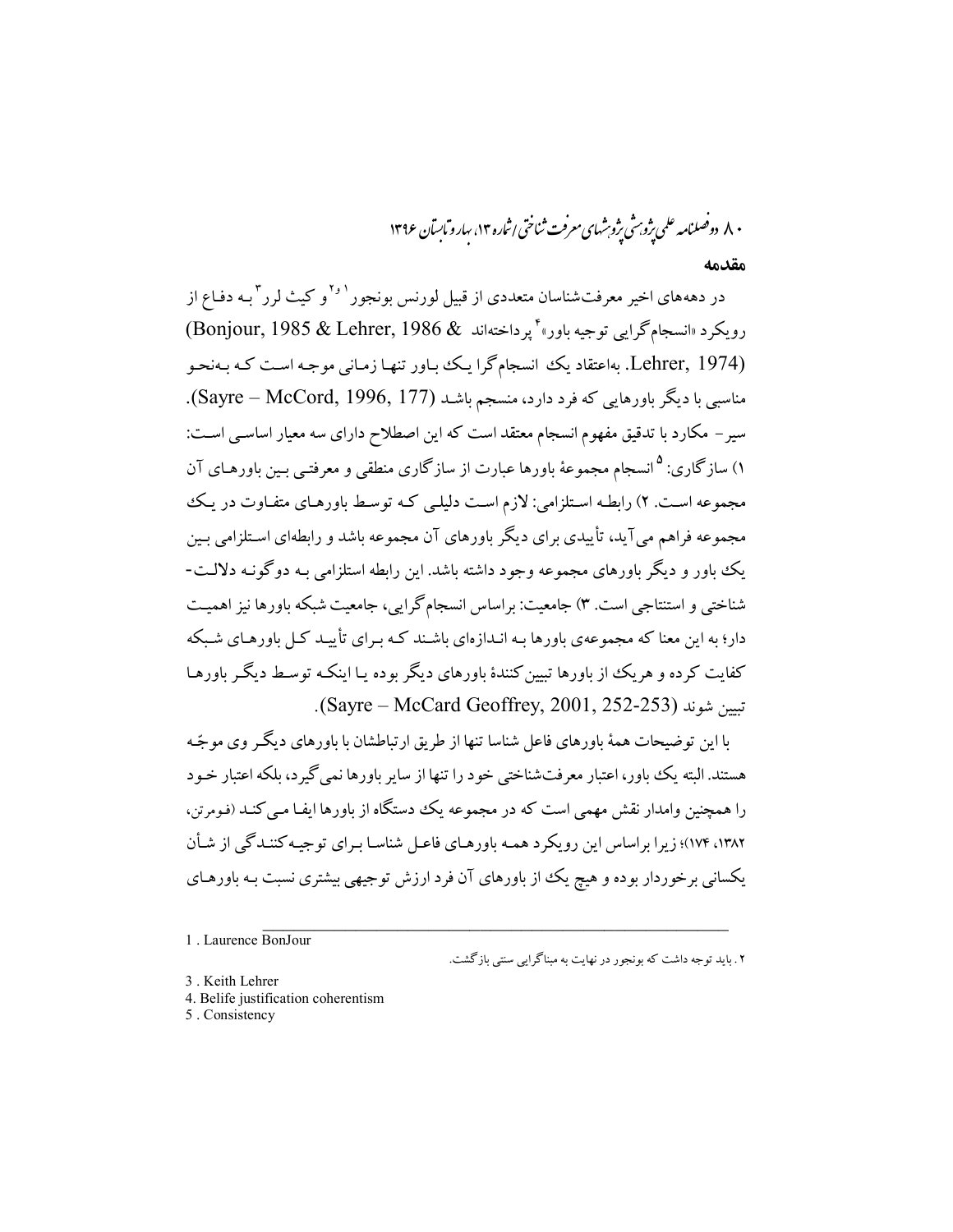.<br>انسحام احلاقی وموزانه میآملانه *کستر*ده ۸۱ دیگر وی ندارند، برخلاف مبناگرایی کـه در آن، شـأن توجیـهکننـدگی باورهـای مبنـائی بـیش از ديگر باورها بوده و نسبت توجيهي بين باورها يكطرفه و خطى است. اكنـون فراينـد توجيـه شـدن یک باور در نظریههای انسجامگرا می توان به شکل ذیل صورتبندی کرد: ا– باور S ( فاعل شناسا) به گزارهٔ P تنها در صورتی موجه است که بـاورS بـه گـزارهٔ P بـا دیگر باورهای S منسجم باشد. اکنون باور S نسبت به گزارهٔ P با سایر باورهای وی منسجم است، اگر و تنها اگر: ۱–۱– باور S به گزاره P مبتنی بر شاهد و قرینهای مناسب به نام E باشد. -۲–۲ قرینه و شاهد  $\mathrm{E}$  توسط سایر باورهای S لغو و باطل نشده باشد. از عبارات فوق نتيجه مي شود:

> ۲- «براساس انسجامگرایی، باور S به گزارهٔ P بهخاطر وصف انسجام، موجه است اگر و تنها اگر: ۱) باور S به گزارهٔ P مبتنی بر قرینه مناسب E باشد. ۲) توسط سایر باورهای S لغو نشود» (استرجن، ۱۳۹۰، ۳۹).

> > تعبير فلدمن از انسجام نيز با ساير تعاريف منطبق است؛ چنان كه مي گويد:

۳- S در باور به P موجه است، اگر و تنها اگر میزان انسجام نظام و مجموعه باورهای S در صورتی که باور به P در میان آن مجموعه باورها باشد، بیشتر از میزان و مقدار انسجام نظام و مجموعه باورهای S است، در صورتی که آن باور در بین آن مجموعه وجود نداشته باشد» (Feldman, 2003, 65).

تبیین دقیق انسجامگرایی —بهویژه در حوزه اخلاق–مستلزم بررسی سطوح محـدود، میانـه و گسترده در حوزه انسجام است که مجال گستردهای میطلبد و خـارج از حوصـله ایـن پـژوهش است. در گام نخست باید توجه داشت که سطح محدود و گسترده انسجام تسـاوق مصـداقی بـا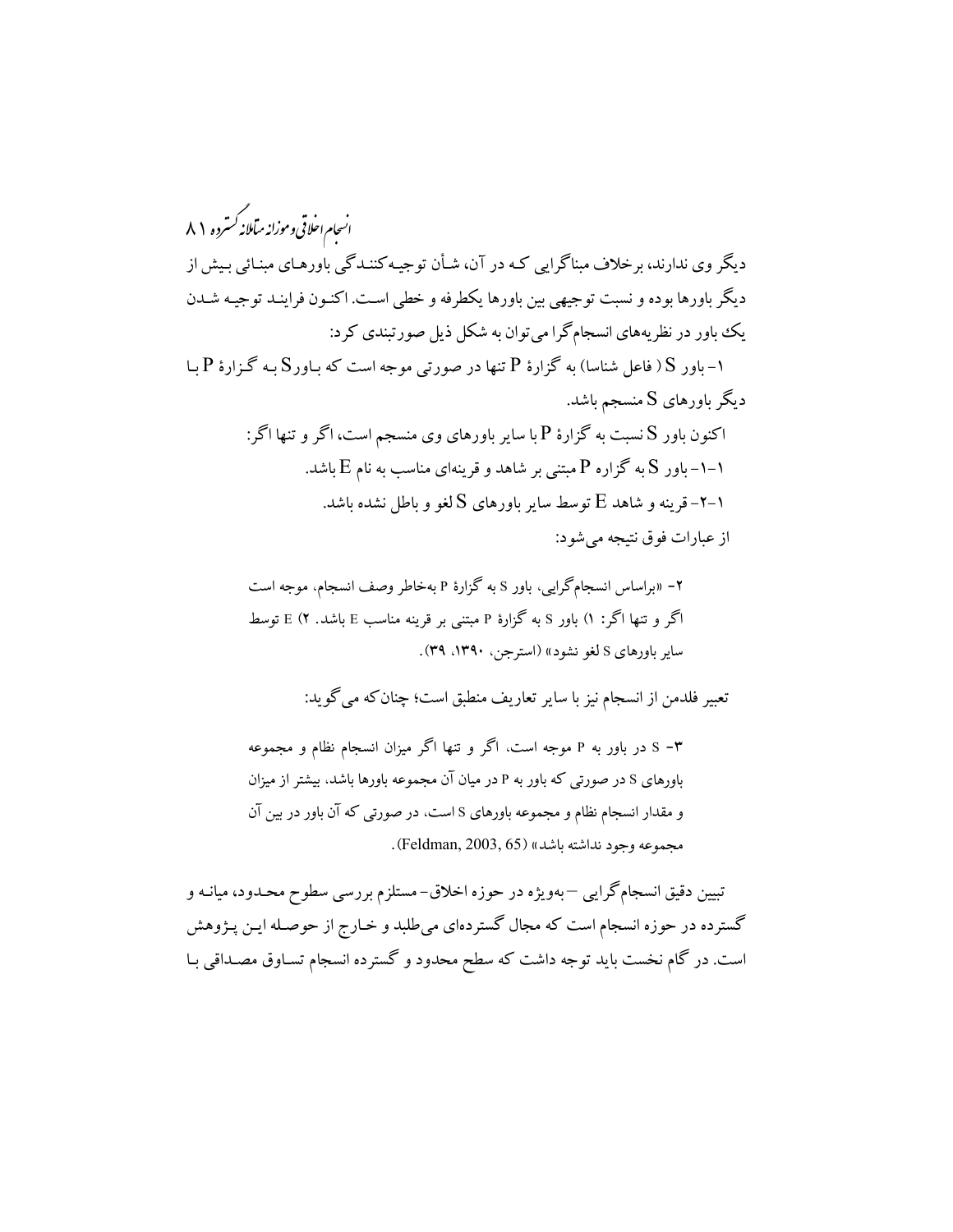۸۲ دوصینامه علمی یژوب ش یژوبشهای معرفت ثناختی اثباره ۱۳، سارو ماسان ۱۳۹۶ «موازنه متأملانه محدود و گسترده»<sup>\</sup> دارند؛ یعنی زمانی انسجام محدود یا گسـترده حاصـل مـی-شود که موازنهای متأملانه در سطح محدود یا گسترده محقق شود؛ چنان که دنیلـز معتقــد اســت روش موازنه متأملانه بهعنوان تفسير انسجام از توجيه در چندين حـوزه يژوهشـي از قبيـل منطـق استقرائی و قیاسی و همچنین اخلاق و فلسفه سیاسی مورد دفاع قرار گرفته است. وی می گوید:

> بسیاری از ما، شاید همه ما، احکام اخلاقیمان در مورد مسأله خاصی را با .<br>جستجوی انسجام آنها با باورهایمان نسبت به موارد مشابه و طیف وسیعتری از موضوعات اخلاقی و ناظر به واقع بررسی کردهایم. در این رویه متداول، ما به دنبال موازنه متأملانه بین این باورهای متفاوت بودهایم به عنوان روشی برای اینکه برای خودمان روشن سازیم که چه کارهایی باید انجام دهیم. افزون بر این، همچنین ممکن است خودمان را متقاعد کنیم که نتیجهگیریهای ما قابل توجیه بودهاند و درنهایت با جستجوی انسجام میان آنها برای ما قابل پذیرش هستند ,Daniels  $(2016.1)$

در این نوشتار درصدد انسـجام سـطح گسـترده در حـوزه اخـلاق هسـتیم و بـرای تبیـین نـوع گسترده انسجام اخلاقی ضرورت دارد موازنه متأملانه گسترده نیز بررسـی شـود. در ادامـه مـی-کوشیم سطح گسترده انسجام و درنتیجه موازنه متأملانه گسترده اخلاقی را تحلیل و نقد کنیم.

1- فرايند تحقق انسجام سطح گسترده انسجام سطح گسترده مساوق با موازنه متأملانه گسـترده (WRE) اسـت؛ بـه ايـن معنـا كـه مصداق انسجام سطح گسترده در یک مجموعه باور با موازنه متأملانه گسترده بین آنهـا حاصـل می شود. تفسیر های متعددی درمورد موازنه متأملانه گسترده وجود دارد، امـا دو تفسـیر مشـهور آن را می توان در آثار راولز و دنیلز مشاهده کرد که بهطور خلاصه به آنها اشاره می کنیم:

1. Wide and Narrow Reflective Equilibrium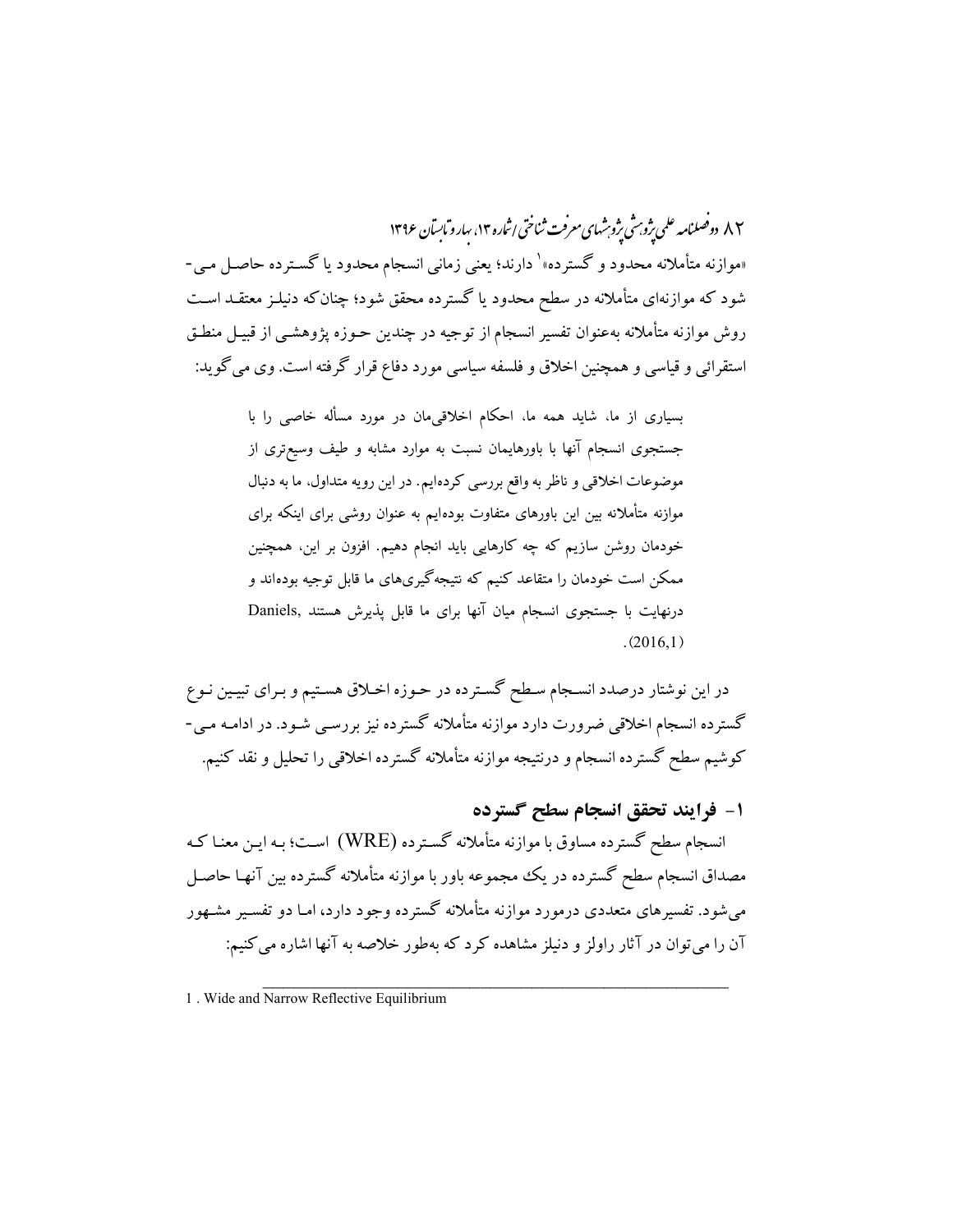.<br>انسحام احلاقی وموزانه میآملانه کسترده ۸۳

جان میخایل <sup>۱</sup> در مقالهای با عنوان «تلقّی راولز از موازنه متأملانه و نقش اصـلـی آن در نظریــه عدالت»<sup>۲</sup> به تدقیق تلقی راولز از موازنه متأملانه در دو فصل چهارم و نهم کتـاب *نظریـه عــدالت* م<sub>ی ب</sub>ر داز د. <sup>۳</sup> وی در این مقاله ادعا می کند استدلال اصلی راولز در کتاب *نظریه عدالت* می توانـد بهعنوان استدلالي براي مفهوم خاص عدالت اجتماعي بهشمار آيد؛ اصولي كـه از آن مـي تـوان پرسشها و مناقشات اخلاقی را در مورد ساختار مبنـائی جامعـه مـنظم نیـز حـلّ کـرد. راولـز در بخش چهارم کتاب *نظریه عدالت*، موازنه متأملانه را وضعیتی فرضیهای <sup>—</sup>برخلاف دنیلز که آن را روش میخواند- نسبت به امـوری مـیدانـد کـه جهـت تـلاش بـرای توجیـه وضـع اصـلی و نخستین،<sup>۴</sup> در فرایند حل اختلافات پیش بینی شده بین «احکـام ملاحظـه شـده» <sup>۵</sup>مـا و اصـولم <sub>،</sub> کـه حاصل توصیف درخور «وضعیت نخستین» ٔیا همان وضـعیت اصـلی اسـت، حاصـل مـیشـود <sup>۷</sup> (Mikhail, 2011, 5&11). مسلّما وقتبي يك وصف ييشنهادي را بررسبي مبي كنيم، تمايزهايي بين احكام ملاحظه شدهٔ ما و نتايج اصول ايجاد شده بهوسيله توصـيف تحـت بررسـي یبدا می کنیم(Ibid, 12) . اینجاست که در جهت حل این اختلافات بهسوی وضعیت موازنـه متأملانه پیش می رویم. توضیح اینکه براساس تفسیر راولز، فرایند تحقق سطح گسترده انســجام و موازنه متاملانه را می توان در قالب مراحل ذیل تعریف کرد:

۱– در مرحله نخست، از طریق اموری از قبیل شهودهای اولیه ما، احکامی در یـک حـوزه و موضوع خاص مثل عدالت را ملاحظه و بررسی و اصلاح و تعدیل می کنیم و با ایـن ملاحظـات و بررسیها نوعی «اطمینان خاطر در مورد آن احکام» و «پایداری نسبت بـه آنهـا» حاصـل مـی-

2. "Rawls Concept of Reflective Equilibrium and its original function in Theory of Justice" ۰۳ در این بخش برای فهم دقیق دیدگاه راولز از مقاله ذیل بهره بردم.

5. Considered judgments

6. Initial situation

<sup>1.</sup> John Mikhail

Mikhail, John, (2011), "Rawls Concept of Reflective Equilibrium and its original function in Theory of Justice", Wash. U. Jurisprudence Rev. 3, 1

<sup>4.</sup> Original Position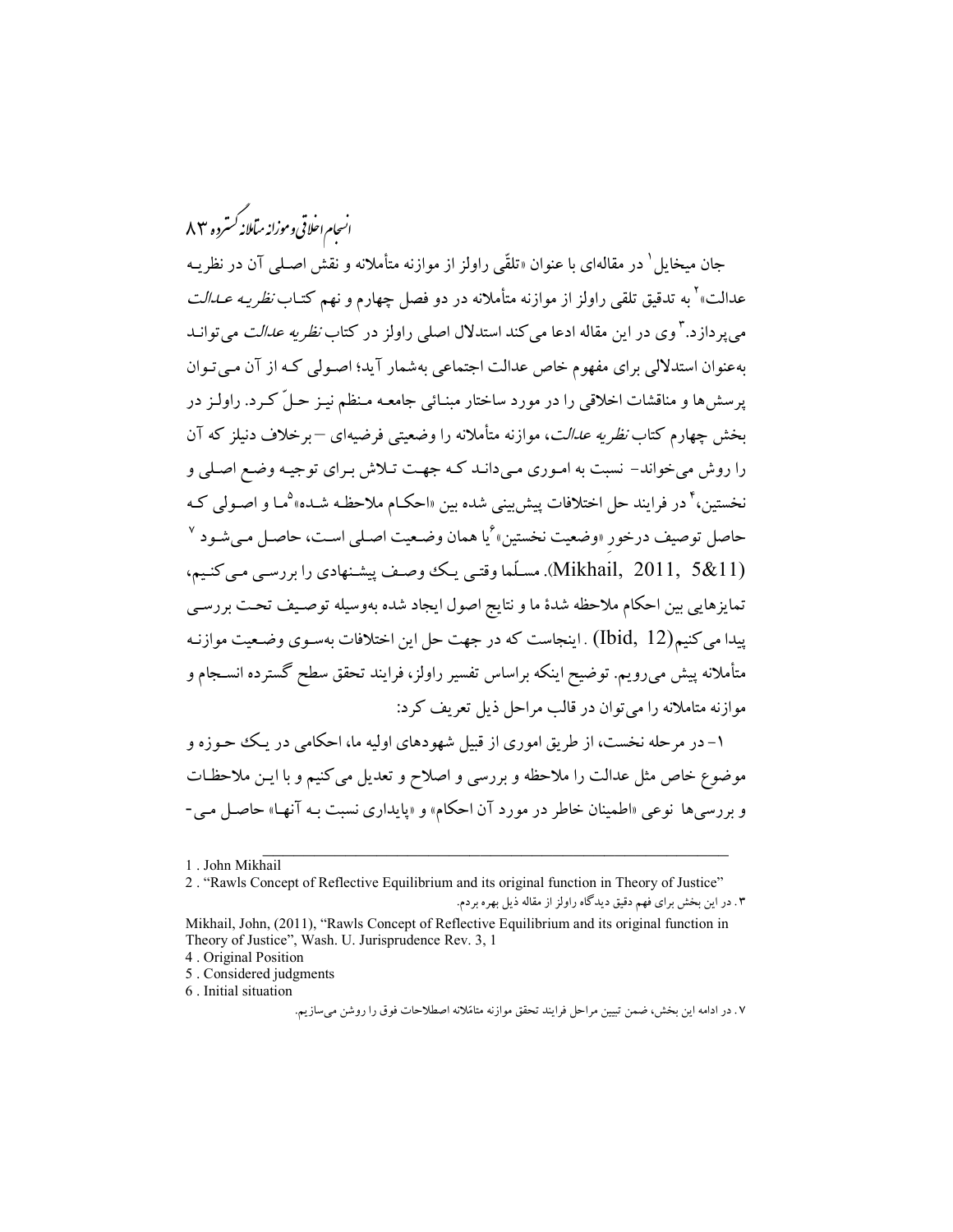۸۴ دوفصلنامه علمی ژوب شی ژوشهای معرفت ثناختی اثباره ۱۴، سارو مایسآن ۱۳۹۶ شود. چنین احکامی را می توان شامل «احکامی که احتمالاً خطا هستند و یـا اینکـه تحـت تـأثیر توجه بيش از حد به منافع خودمان است، (Rawls, 1971, 42) دانست.

۲- در مرحله دوم، فرد از اصول نظری و کلـیتری اسـتفاده مـی کنـد کـه حاصـل وضـعیتی نخستين بوده و باورها و احكام مرحله نخست را توجيه مي كنند. وضعيت نخستين وضعيتي است که افراد جامعـه در شـرايطي از قبيـل مقتضـيات عـدالت، پـرده جهـل و عقلانيـت بـه توافـق در موضوع و مسألهای میرسند. از نظر راولز این وضعیت نخستین میتواند اصل عدالت را بـهطـور منصفانه در جامعه سامان بخشد. اما مشکل این است کـه ایـن امکـان وجـود دارد کـه بـهخـاطر برخي اعتقادات ديني يا اجتماعي، احكام ملاحظه شدهٔ فرد با اصول حاصل از وضعيت نخسـتين اختلاف داشته باشند؛ یعنی توصیف خاص وضعیت نخستین به اصولی منتهی شود که بـا احکـام ملاحظه شده در تعارض باشند.

۳- در مرحله سوم باید با اصلاح و بازبینی و تعدیل بهنوعی موازنه در مورد مسـألهای خـاص مثل اصل عدالت برسیم. درحقیقت بدون سازگاری بین شرایط تحقق وضعیت نخستین و احکام ملاحظه شده نمي توان هيچ يک از آنها را تأييد کرد؛ يعني با وجود اين تعارضات، فرد ناگز پر به فرایند تأمل و بازگشت به این دو مجموعه از باورهاست، به ایـن۵صورت کـه هریـک از احکـام ملاحظه شده و اصول حاصل از وضعیت نخستین را بـازبینی مـی کنـد تـا اینکـه بـه مجموعـهای نهائی از باورها و اصول دست یابد که با همدیگر منسجم هستند؛ یعنی ما دائمـاً بـه پــس و پـیش میرویم، گاهی اوقات اصول حاصل از وضعیت نخستین را با احکام ملاحظه شده و گـاهی نیـز آن احکام را با اصول منتج منطبق می کنیم تا اینکه به اصـلاح و تعـدیلی بـین آنهـا دسـت یـابیم. دست کم «وصفی از وضعیت نخستین را بیابیم که هم شرایط معقول را بیان می کند و هم اصولی را درپی دارد که سازگار با احکام ملاحظه شده مـا اسـت چنانکـه شـاید و بایـد از آن میزنـد و منطبق مي سازد» (Ibid, 20). اين مرحله نهائي را موازنه متأملانه مي گوينـد كـه بـا وجـود آن، انسجام سطح گسترده حاصل می شود.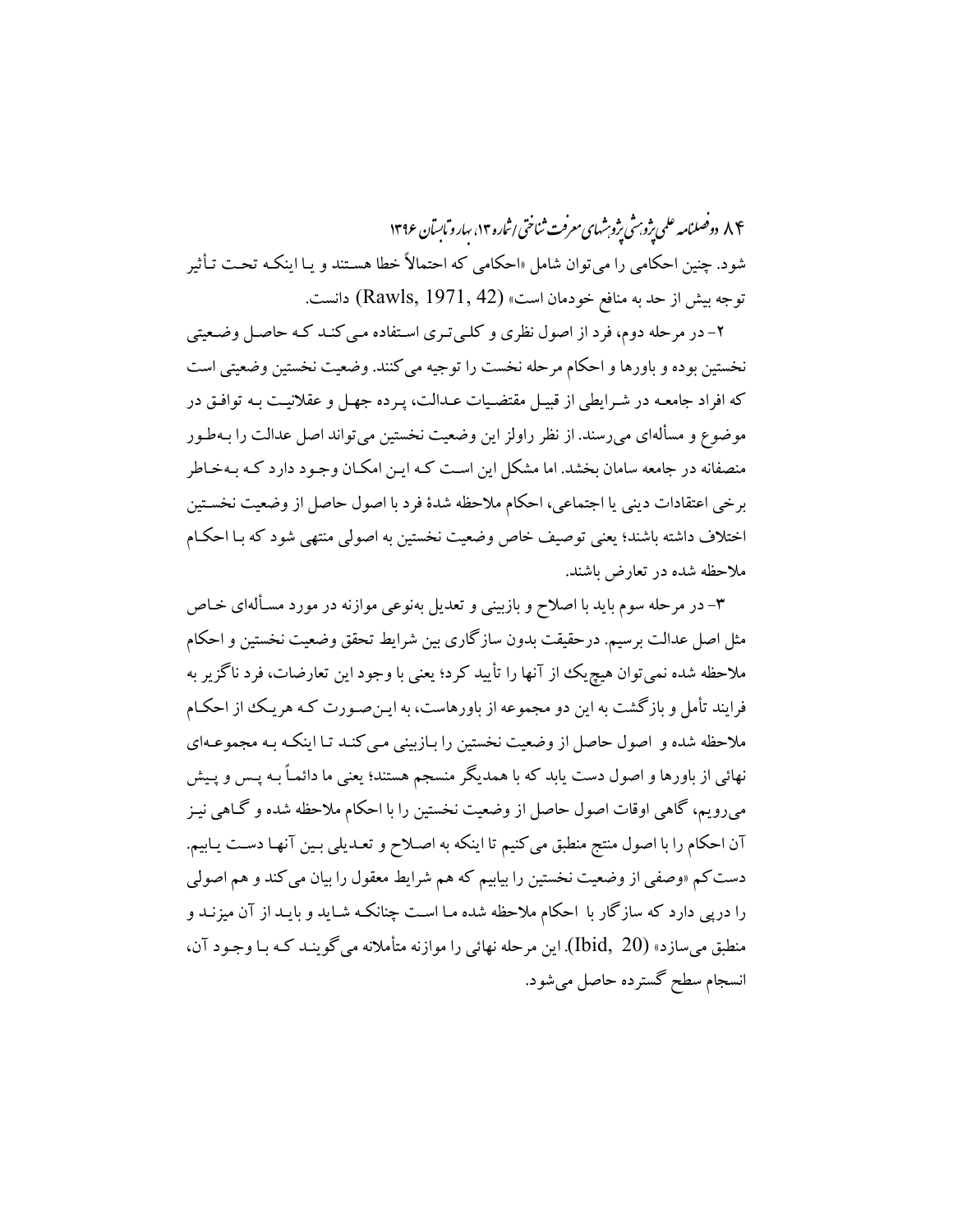.<br>انسحام اخلاقی وموزانه میآملانه *کستر*ده ۸۵

علت حرکت بهسوی وضعیت موازنه متأملانه و در نتیجه اصـلاح و تعـدیل احکـام ملاحظـه شده یا اصول حاصل از وضعیت نخستین این است کـه احکـام ملاحظـه شـدهٔ مشـروط بـوده و ممکن است تغییر پابند و این حرکت باید تا مادامی تداوم یابـد کـه نـوعی سـازگاری بـین آنهـا برسیم و از این٫و موازنه متأملانه وضعیت اموری است که همیشه در معرض تأمل و تغییر است.

نکته قابل توجه اینکه از نظر راولز در وضعیت موازنه متأملانه، وضـع اصـلی از حیـث فلسـفی موفقترین تفسیر برای وضعیت نخستین است؛ هم به این خـاطر کـه قیـدهایی کـه تحمیـل کـرده است بهطور مستقلبی قابل قبول هستند و هم بهخاطر اینکه اصول آن با احکام ملاحظه شده ما در مورد عدالت سازگار هستند (Ibid, 13).

راولز اما در بخش نهم کتاب خویش، موازنه متأملانه را بهطور مفصل تر و تا حدی متفاوت-تر از بخش چهارم توصیف می کند. به این صورت که آن را وضعیتی تلقبی مبی کنـد کـه در آن وضعيت، شخص فرصت ارزيابي و تأمل نسبت به احساس عدالتخواهي خويش را پيدا مي كند و درنتیجه، در داوریها یا احکام اولیهاش تجدیدنظر می نماید یا اینکه آنها را تأیید مجـدد مـی-نمايد (Mikhail, 2011, 11). راولز در اين مورد مي گويد:

> طبق هدف موقتی فلسفه اخلاق، فرد ممکن است بگوید که عدالت بهعنوان بی طرفی عبارت از این فرض است که اصولی که در وضعیت اصلی انتخاب میشوند اين همان با اصول مطابق با احكام ملاحظه شده هستند. بنابراين اين اصول مقصود ما را از عدالت توصیف می کنند، اما این تفسیر بیش از حد ساده انگاشته شده است. در توصیف مقصود ما از عدالت این احتمال تصور می شود که احکام ملاحظه شده ما به احتمال زياد در معرض بي نظميها و تحريفات خاصي است على رغم اين واقعيت كه آنها تحت شرايط مطلوب ارائه شدهاند. وقتى فردى به طریق شهودی تفسیر جالبی از مقصود خویش نسبت به عدالت دارد (که فرضهای طبیعی و معقول مختلفی مندرج میشود). ممکن است احکامش را بهخوبی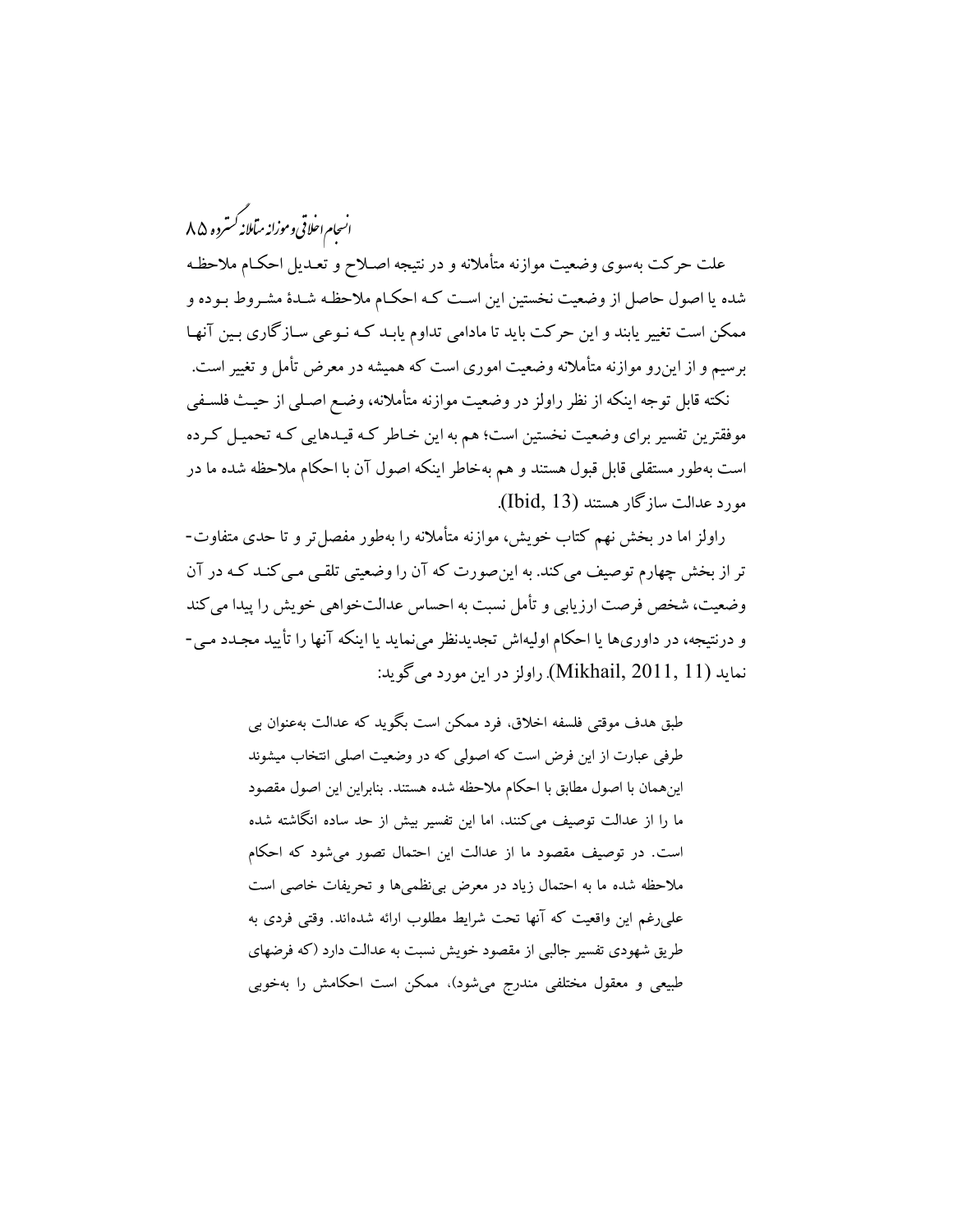۸۶ دوصلنامه علمی یژوبرش یژوبرشهای معرفت ثناختی اثباره ۱۴، سارو مابسآن ۱۳۹۶ بازنگری کند تا اینکه با اصولش مطابق و سازگار باشند؛ حتی اگرچه این نظریه به-طور دقیق متناسب با احکام فعلیش نباشد. او بهخصوص احتمالاً این کار را انجام میدهد، اگر تبیینی بیابد برای انحرافاتی که اعتماد وی را به احکام اصلی تضعیف میکند و اگر این تصور حکمی را در پی داشته باشد که فرد آن را میفهمد، در این-صورت می تواند آن را بیذیرد. از نقطهنظر فلسفه اخلاق، بهترین تبیین برای مقصود فرد از عدالت آن معنایی نیست که قبل از بررسی او از مفهوم عدالت، متناسب با .<br>حکم او باشد، بلکه معنایی است که در موازنه متأملانه سازگار با حکم او باشد. همانطور که دیدهایم، این وضعیت بعد از آنی بهدست می آید که فرد معانی و تصورات پیشنهادی متفاوت را مورد بررسی دقیق قرار داده و یا اینکه احکامش را مطابق با یکی از آنها بازبینی کرده و یا اینکه به اعتقادات نخستین پایبند مانده است .(Rawls, 1971, 48)

تاکنون دیدگاه راولز را در مورد موازنـه متأملانـه گسـترده تبیـین نمـودیم، امـا دنیلـز نیـز در معرفی روش موازنه متأملانه گسترده بیان میدارد که روش موازنـه متأملانـه شـامل نسـبت۱عـای متقابل موارد ذبل است:

> ۱– احکام بررسی شده ما ( شهودهای ما) نسبت به موارد خاص. ۲) اصول یا قواعدی که باور داریم حاکم بر آنها هستند. ۳) ملاحظات نظری که باور داریم بر پذیرش احکام بررسی شده تأثیر دارند. اصول یا قواعدی که هریک از این عنصرها را در مواقع ضروری بازبینی میکنند، برای اینکه به یک انسجام قابل  $^{\prime}$ . (Daniels, 2016, 2) بذير ش بين آنها دست بابند

۱ . وی معتقد است در موازنه متأملانه محدود تنها هدف این است که دو مجموعه از باورهای فوق به وضعیت موازنه درآیند؛ یعنی مجموعهای از باورهای نخستین فرد و مجموعهای از باورهای نظریهای که برای توجیه آن باورها هستند.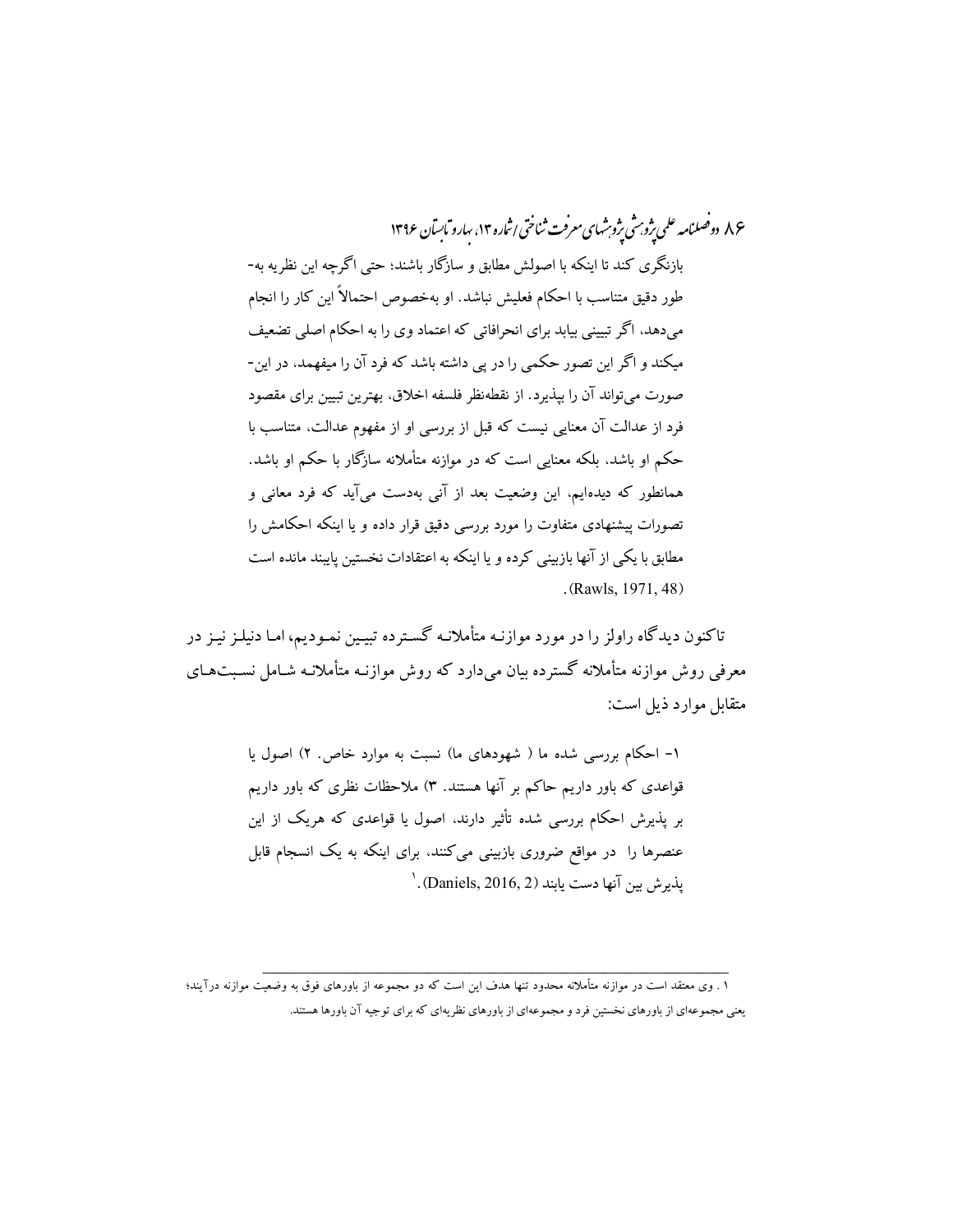.<br>انسحام احلاقی وموزانه میآملانه کسترده ۸۷ ٢- انسجام سطح گسترده اخلاقی (موازنه متأملانه گسترده اخلاقی) فیلسوفان متعددی در تدقیق سطح گسترده انسجام و موازنه متأملانه گسـترده و نسـبت آن بـا اخلاق کوشیدهاند. اسکانلن برخلاف راولز، موازنه متأملانه را بهعنوان یک روش تلقی کـرده و مي گويد:

> به نظر من این روش، در واقع بهترین روش به نتیجه رسیدن در مورد موضوعات اخلاقی و بسیاری از دیگر موضوعات است. به راستی، این مورد تنها روش قابل دفاع است؛ بدیل های ظاهری آن، خیالی و واهی هستند. Scanlon, 2003,  $.149)$

روشن است که هریک از دو مدل انسجام سطح محدود یـا گسـترده در مـورد اخـلاق قابـل انطباق هستند. وقتي بر موضوعات و مسائل خاص اخلاقي و گروهي از اصول اخلاقي منطبق بـر آنها متمرکز میشویم و این دیدگاههـا را در معـرض انتقادهـای گسـترده از جانـب رقيـب قـرار نمی دهیم، شاهد موازنه متأملانه محدود هستیم. ایـن سـطح از انسـجام از درجـه اعتمـاد كمتـرى برخوردار است؛ زیرا باورهای تأییدکننده باورهای اخلاقی محدود هستند. اینجاست که انسـجام سطح گسترده اخلاقی —که در قالب موازنه متأملانه گسـترده محقـق شـده اسـت—را مـی تـوان تفسیر قابل قبول تری از موازنه متأملانه و بهمنزله اصلاحیهای بـر موازنـه متأملانـه محـدود تلقـی کرد؛ زیرا علاوه بر باورهای اخلاقی، باورهای غیراخلاقی مرتبط –بـویژه باورهـای حـوزههـای تجربی از قبیل روانشناسی، زیستشناسی، جامعهشناسی و انسـانشناسـی - را نیـز بـرای توجیـه باورهای اخلاقی به کمک می گیرد.

مکي نيز –با وجود اينکه همه گزارههاي اخلاقي را کاذب ميداند – معتقـد اسـت: اصـول و نظر یههای اخلاقی، به تنهایی محقق نمی شوند؛ آنها همچنـان کـه تـأثیر مـی گذارنـد، از باورهـا و فرضهایی نیز تأثیر می پذیرند که به دیگر زمینهها از قبیل روانشناسی و متافیزیک و دین متعلّق هستند (Mackie, 1977, 203). درحقیقت در موازنـه متأملانـه گسـترده اخلاقـي، احكـام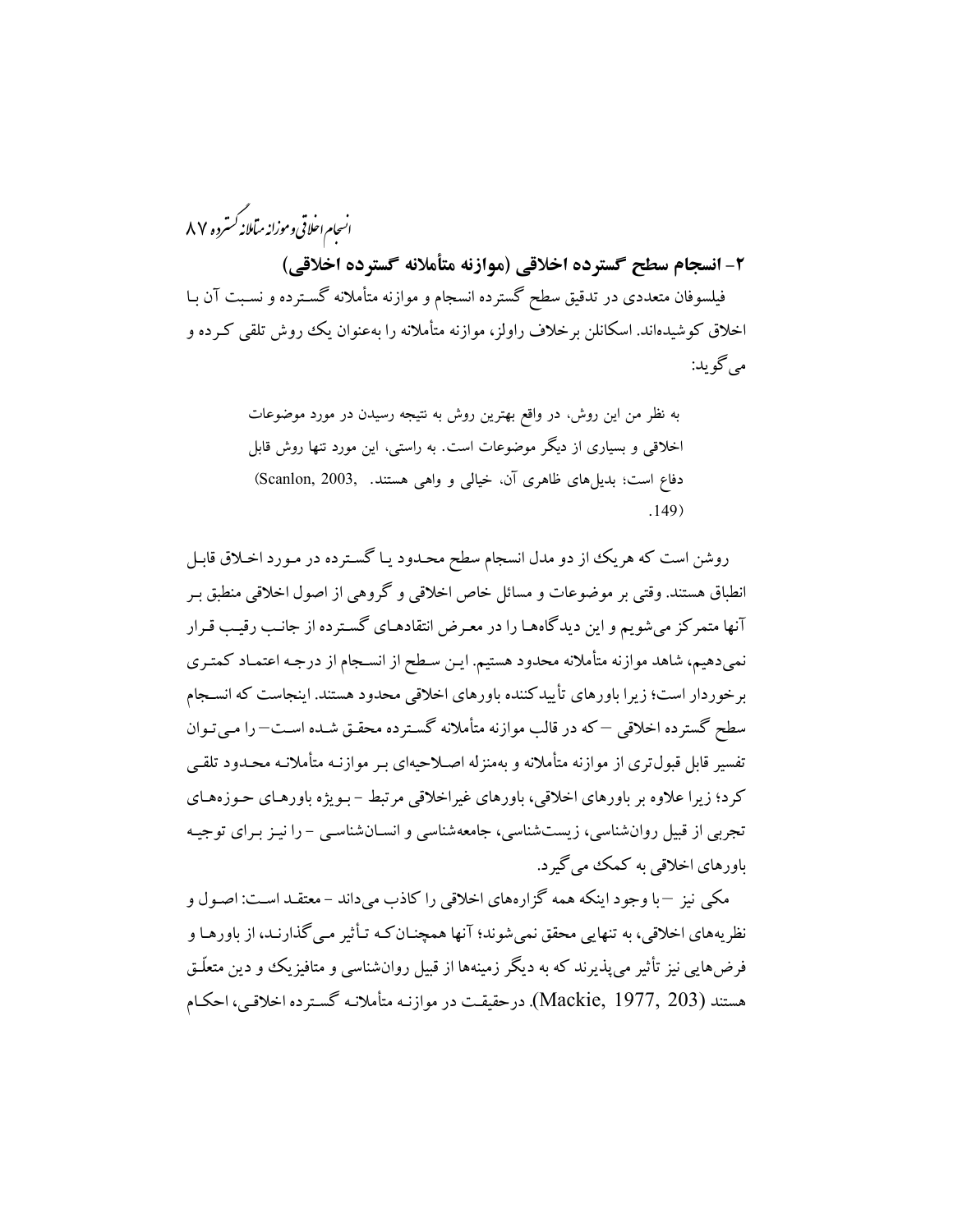۸۸ دوفصلنامه علمی پژوبش پژوبشهای معرفت ثناختی اثباره ۱۴، سارو مایسآن ۱۳۹۶

اخلاقی ملاحظه شده افراد و مجموعـهای از اصـول اخلاقـی و همچنـین نظریـههـای پـیش(زمینـه مرتبط – که شامل باورهای غیراخلاقی نیز می شوند— لحاظ و بررسی می شوند. در ایـن تصـویر توجیه باور اخلاقی حاصل انسجام مجموعهای از باورهای اخلاقی و غیراخلاقیی بـوده و روشـی ناظر به بیشینه کردن انسـجام کلـی در داوریهـای خـاص و اصـول عـام اسـت. بنـابراین موازنـه متأملانه گسترده ضرورتاً فرااخلاقی بوده و توجیه کننده هنجارها و اصولی است که ممکن است در موازنه متأملانه محدود یکار رفته باشند(Cotton, 2014, 54).

برای تدقیق موزانه متأملانه گسترده در حوزه اخلاق به مثال ذیل توجه کنیـد: اگـر عمـل X، در ظاهر از حیث اخلاقی خطا باشد و من دلیلی داشته باشم برای باور به اینکه ظهورات اخلاقبی در شرایط خاصی قابل اعتماد هستند، در این صورت چنین ظهوری دلیـل اسـت بـرای بـاور بـه اينكه «عمل X در واقع نيز اخلاقاً خطا است». پس باورهاي مربوط بـه ظـواهر ممكـن اسـت بـه-عنوان مقدماتی برای نتیجه گیریها یهشمار آیند؛ یعنی اگر در مورد مثال فوق مـن بـاور کـنـم بـه اینکه «عمل X ظاهراً خطا است» و همچنین باور داشته باشم که «ظهـورات اخلاقـی در شـرایطی خاص قابل اعتماد هستند» و اتفاقاً ظهور مربـوط بـه عمـل X آن شـرايط را دارا اسـت، در ايـن-صورت میتوانم به این نتیجه برسم که «عمل X در واقع خطا است». پس اگر سطح انسـجام را گسترده تلقی کنیم، میتوان نسبت و پیوندی بین باور به اعتمادپذیری ظهورات و تـأثیر آنهـا در توجيه با باورهاي اخلاقي قائل شد. البته گاهي اوقات ظهورات اخلاقي با باورها اختلاف دارنـد؛ يعني يك عمل ظاهراً خطا باشد، ولي فرد به خطا بودن آن بـاور نداشـته باشـد. در ايـن صـورت، ظهورات در این شرایط گمراه کننده بوده و ممکن نیست بهعنوان مقـدمات مسـتقیماً سـازگار بـا نتایج باشند. با این توضیحات بـاور بـه قابلیـت اعتمـاد و حجیـت ظـواهر مـیتوانـد در گسـترش انسجام بین باروهای اخلاقی و غیراخلاقی تأثیرگذار باشـد. بـه همـین روش، ظهـورات اخلاقـی می توانند با باورهای اخلاقی مرتبط و سازگار باشـند، بـه شـرطی کـه انسـجام را افـزایش دهنـد. احساسات اخلاقی نیز ممکن است در گسترش انسجام نقش داشته باشـند. احسـاس گنـاه دلیلـی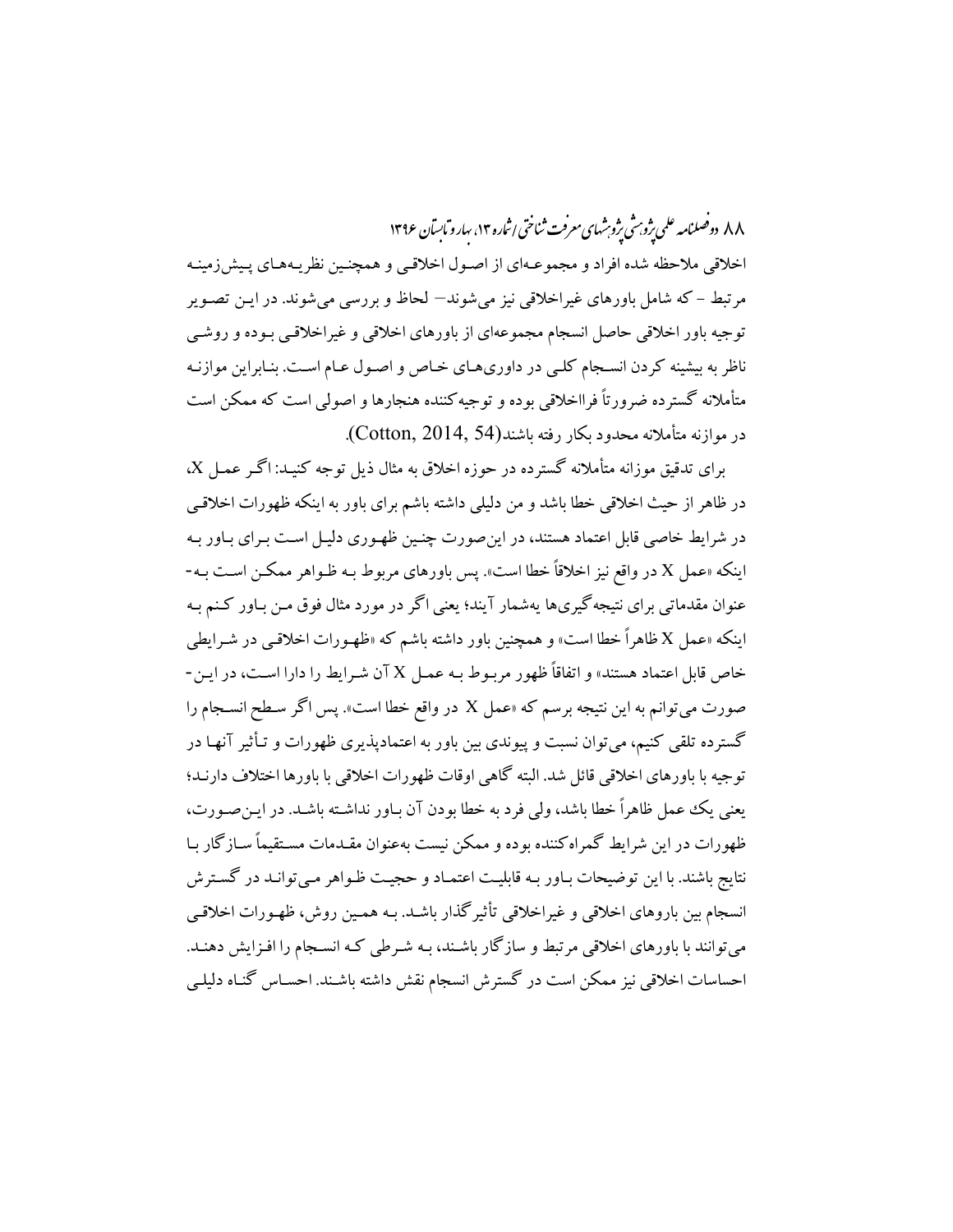# .<br>انسحام احلاقی وموزانه میآملانه *کستر*ده ۸۹

است برای باور به اینکه برخی از افعال ما اخلاقاً خطا هستند، به شرطی که مستلزم ظهور این امـر باشند که برای نمونه «عمل X، اخلاقاً خطا است»، اما تنهـا در صـورتی کـه دلیلـی داشـته باشـیم برای باور به اینکه «این احساسات در شرایط خاصی قابل اعتماد هستند». پس باورهـای اخلاقـی ما اگر با احساسات به این روش سازگار و منسجم باشند، بهتر توجیه میشوند. همچنین بسـیاری از نظریهپردازان از قبیل قراردادگرایان و برساختگرایان اصول اخلاقی را از باورهایی در مورد عقلانیت و بی طرفی استنتاج می کنند. اکنون با مشـاهده انسـجام باورهـای اخلاقـی بـا امـوری از قبیل باور به اعتمادیذیری ظهورات و احساسات اخلاقبی و همچنـین مقبولیـت عقلانیـت و بـی-طرفی سبب میشود باورهای اخلاقی بیشتر موجه شـوند. حتـبی دیـدگاههـای متـافیزیکی نیـز در گسترش انسـجام و درنتيجـه توجيـه باورهـاي اخلاقـي ايفاكننـده نقـش هسـتند — Sinnott) Armstrong, 2006, 233-234)

راولز استدلال می کند که نظریهٔ قراردادگرایانه وی در مورد عدالت، تفسیر قابـل قبـول تـری نسبت به سودگرایی است. هرچند وی بر بحث از عـدالت تمرکـز دارد، ولـی معتقـد اسـت کـه مفهوم عدالت مجموعهای از قواعد یا فرایندها را اعلان می کند که با آنها می تـوان پرسـش6حای اخلاقی را پاسخ داده و مناقشات اخلاقی را حل کرد (Mikhail, 2011,6). وی و پیروانش همچون دنیلز بیان می کنند که توجیه باورهای اخلاقی مستلزم این است که ایـن باورهـا بـا علـم اجتماعی و ایدهالهای اجتماعی نیز منسجم باشند. مسلماً یافتههای علم اجتماعی و ایـدهآل۱مـای جامعه غالباً مورد مناقشه هستند و این مناقشهها می توانند بر توجیـه باورهـای اخلاقـی تأثیرگـذار باشـند. حتـي اصـول تـاريخي در مـورد باورهـاي اخلاقـي نيـز ممكـن اسـت دليـلهـايي در ردّ ناسازگاري باورهاي اخلاقي با اصول مورد شک بهشمار آيند. ديگـر واقعيـات تـاريخي هماننـد باورهایی در مورد نحوهٔ سقوط بردهداری نیز ممکن است از اهمیت برخوردار باشند. اگـر یـک نظریه تاریخی نسبت به نظریه رقیب تبیین بهتری در مـورد آن واقعیـات بـهشـمار آیـد، در ایـن-صورت واقعیات غیراخلاقی دیگر هم می توانند مرتبط بوده و مناسب باشـند؛ نـه تنهـا بـهخـاطر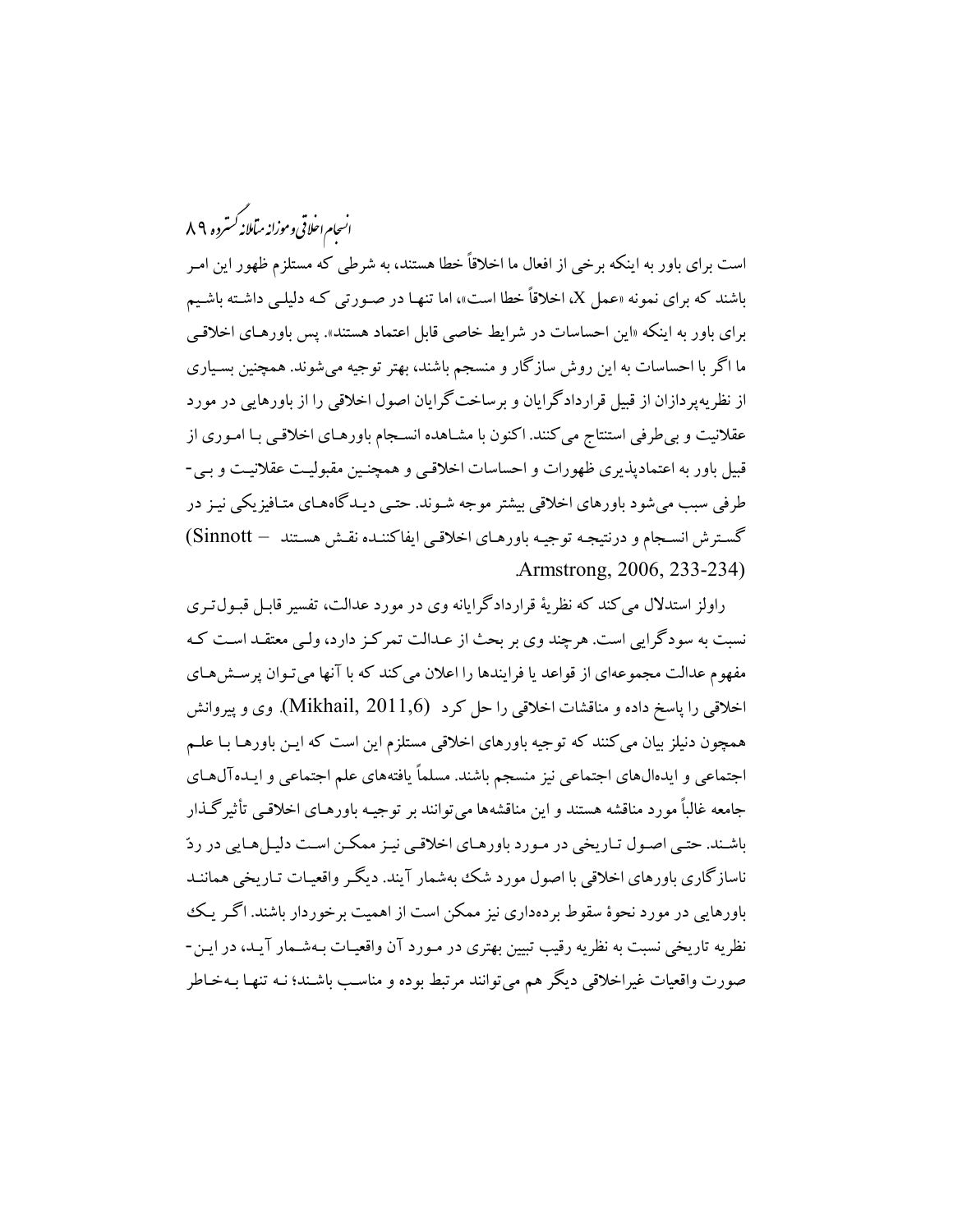۰۹ دوصلنامه علمی ژوبرش ژوېشهای معرفت ثناختی اثباره ۱۳، سارو مایسآن ۱۳۹۶ اینکه آنها مورد نیاز هستند برای اینکه اصول اخلاقی کلی را برای موارد خاص بکار برند، بلکه همچنین بهخاطر اینکه ممکن است اصول اخلاقی بر واقعیات غیراخلاقی دلالت داشته باشند . (Sinnott – Armstrong, 2006, 234-235) در این تصویر، شبکه گسترده باورهای شخص در حوزه اخلاق، انسجام و وفاق دارند و فـرد براسـاس آن مـي توانـد احكـام نخسـتين و ملاحظه شده اخلاقی خود را تغییر داده و برخمی دیگـر از احکـام را جـایگزین آنهـا نمایـد؛ بـه همین خاطر، راولز تصور کرده است که این موازنه روش خوبی برای هر کسی است کـه مـی-خواهد نظريه انسجام اخلاقيي را بـهعنـوان معيـاري بـراي توجيـه باورهـاي اخلاقـي ارائـه نمايـد (Rawls, 1971, 20). بايد توجه داشت كه برنامه راولز در فلسـفه اخــلاق، اصـولاً معرفـت-شناسی است، از این جهت که می گوید: اصل کار من این است کـه اصـول اخلاقـی را توجیـه كنم و بحث توجيه هم مربوط به معرفتشناسي است؛ هرچنـد خـود او ايـن بحـث را معرفـت-شناسانه تلقی نمی کند. زیرا معتقد است که پروژههای معرفتشناسـانه بـهدنبـال کشـف حقـایق هستند، ولی من بهدنبال دلیلهای عقلانی برای رسیدن به توافق هستم کـه در مفهـوم خودمـان و ار تباطمان با جامعه ریشه دارد.

راولز در کتاب مشهور خود *نظریهای دربارهٔ عدالت* بیان مـیدارد قبـل از اینکـه وارد فلسـفه اخلاق شویم، اصولی کلی از قبیل «عدالت خـوب اسـت» و همچنـین یکسـری احکـام اخلاقـی خاص در مورد اخلاق داریم که گاهی بین آن احکام کلـی و خـاص ناسـازگاری وجـود دارد. وی میگوید: از قبل معلوم نیست که کدامLیک از احکام عام و کلی یـا احکـام خـاص مـا غلبـه دارند، بلکه ممکن است که هر دو غلبه داشته باشند، پس باید به موازنهای رسید که ایـن موازنـه حاصل تغییر و انطباق احکام کلی یـا خـاص بـر دیگـری اسـت. بنـابراین، هـیچ حکـم از پـیش-تعیین شده واقعی وجود ندارد و فرد باید تأمـل کنـد کـه بهتـرین راه حـل کـدام اسـت. در ایـن-صورت بايد بهدنبال يك نظام منسجم باشيم تـا بـه كمـك آن، عمـل خـود را تشـخيص دهـيم. بنابراين اصول اخلاقي كلي، باورهاي ييش فرض غيراخلاقي و احكام اخلاقي بهعنوان مجموعـه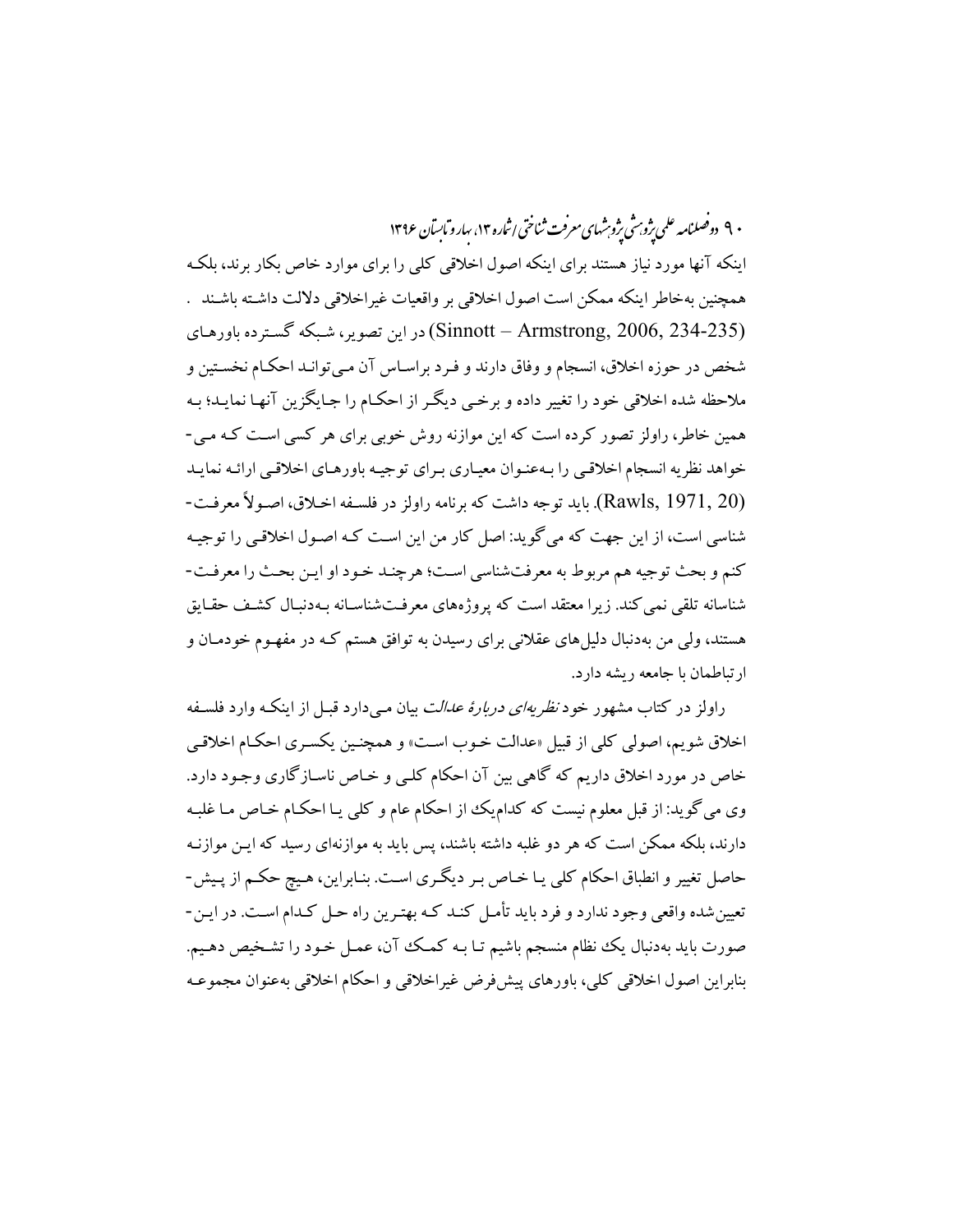.<br>انسحام اخلاقی وموزانه میآملانه *کستر*ده ۹۹

ای منسجم فرض میشوند. با این توضیحات، فرد تنها زمانی به وضعیت موازنهٔ متأملانه گسترده در حوزه اخلاق میرسد که بین همه باورهای وی نسبت به درستی یـا نادرسـتی افعـال خـاص و همچنین احکام کلی در مورد آنچه بهطور کلی انجام یا ترک آنها درست یـا نادرسـت اسـت، سازگاری نهایی ایجاد شود و در این وضعیت، باورهای اخلاقی فرد که در یک سیستم و شبکه منسجم حداکثري وجود دارند، توجيه مي شوند.

اما باورهای اخلاقی باید با چه مقدار از باورهای غیراخلاقی منسجم باشند؟ راولز معتقـد است که باورهای اخلاقی برای توجیه شدن نه تنها باید با اصول اخلاقی، بلکه همچنـین بـا علوم اجتماعی، آرمانهای فرد و جامعه و حتی نظریههای متـافیزیکی نیـز منسـجم باشـند و حتبی باید به نظریههای دیگر نیز نگاه کنیم؛ برای نمونه، ما لیبرالیست هستیم و میدانیم کـه مارکسیستها دیدگاه دیگری مثلاً در مـورد عـدالت دارنـد. در اینجـا لازم نیسـت دیـدگاه مارکسیستها را قبول کنیم، ولبی بایـد آن را در نظـر گرفتـه و اسـتدلالهـای آنهـا را بـا خودمان بسنجیم و با توجه به آن به نتیجه برسیم. شاید با توجه به دیدگاه مارکسیستهـا بـه این نتیجه برسیم که شهودهای جزئی را باید اصلاح کرد و یا بـرعکس براسـاس شـهودهای جزئی، اصول مارکسیستها را کنار بگذاریم. اکنون پرسش این است که آیـا مـیتـوان بـه چنین سطحی از انسجام دست یافت؟ روشـن اسـت کـه دسـت یـافتن بـه چنـین سـطحی از انسجام بسیار مشکل است و راولز نیز ضمن توجه به این امر، اگرچه بیان نمی کند کـه هـیچ کسی به آن موازنه متأملانه گسترده نمی رسد یا به آن دست نخواهد یافت، اما ادعا می کنـد که هر اندازه فرد بیشتر یا کمتر به این موازنه برسد، بیشتر یا کمتر نسبت به باورهای اخلاقی موجه است (Ibid, 48-51). وي براي فهم موازنه متأملانه، از نوعي شهود سخن به ميـان میآورد که نه شهود پیشینی و عقلی و نه شهود حسی است، بلکه شهود مورد نظر وی ایـن است که فرد، حالتی پیدا کند که از چیزی خوشش می آید و یا اینکه متنفّر است و لذا ایـن شهود، مابإزائی در خارج ندارد. وی این فرم از شهود را در توازن متأملانه گسترده هم برای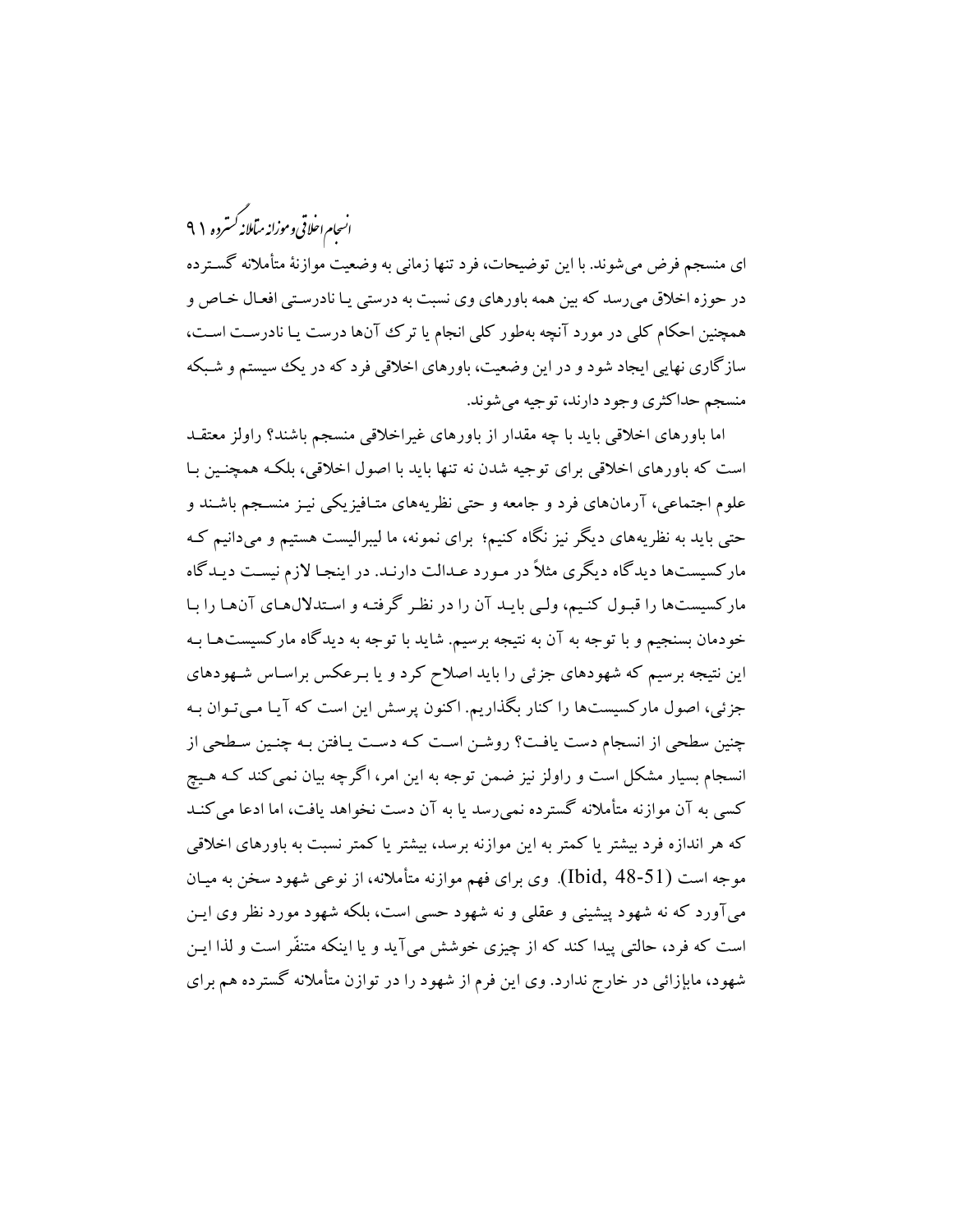۹۲ دوصلنامه علمی پژو ش پژوشهای معرفت ثناختی اشاره ۱۳، سارو ماسآن ۱۳۹۶ تصميم گيري و هم دفاع از آن و هم بهعنوان استدلالي بهنفع نظريه عدالت بكار مي برد. البته باید توجه داشت که راولز بعداً، از اینکه تمام انسانهای جهان به توافق برسند، ناامیـد مـی-شود و این تفاوت بزرگی در آرای وی است؛ زیرا اول می گفت که روشی دارد برای اینکه همه بیذیرند، ولی بعد متوجه شد که ممکن است کسی کاملاً عقلانی فک کنـد ولـی نظـام دیگری بپذیرد. وی معتقد است که به چندین شکل می توان یک نظام سازگار و منسـجم را تنظیم کرد که رسیدن به توافق سخت است.

از دیگر کسانی که این سطح از انسجام و موازنه را در حوزه اخلاق بکار گرفتـهانــد دنیلـز و سیر–مکارد هستند. دنیلز انسجام سطح گسترده و موازنه متأملانـه گسـترده در حـوزه اخـلاق را عبارت از نسبت و پیوند موارد ذیل میداند: ۱) مجموعهای از احکام اخلاقبی بررسـی شـده ۲) مجموعهای از اصول اخلاقی ۳) ملاحظات نظری که باور داریم بر پذیرش احکام بررسبی شـده تأثیر دارند، یعنی اصول یا قواعدی که هر یک از ایـن عنصـرها را در مواقـع ضـروری بـازبینی می کنند برای اینکه به یک انسجام قابل پذیرش بین آنها دست یابنـد ,Daniels, 1979 (258. سیر –مکارد نیز استدلال می کند که موازنهٔ متأملانه گسترده در حـوزه اخـلاق نـه تنهـا توازن بین باورهای اخلاقی را شامل می شود، بلکه حتی باورهای غیراخلاقی را نیـز در بـردارد و این امر برای توجیه باورهای اخلاقی مناسب است؛ زیرا سازگاری لازم بین باورهـای اخلاقـی و غیراخلاقی سبب می گردد که باورهای اخلاقی منسجمی که منحرف هستند را کنـار بگـذاریم، زیرا چنین باورهائی با دیگر باورهـای کلـی سـازگاری معقـولی ندارنـد (Sayre-McCord)  $.1996$ 

استرجن در تبیین موضع خود ابتدا با رد مبناگرائی معتقد است کـه هـیچ معرفـت غیراسـتنتاجی نداریم و تمام معرفتهای غیراستنتاجی به نحوی استنتاجی هستند و ایـن امـر منحصـر بـه اخـلاق نیست، بلکه در هیچ جائی معرفت غیراستنتاجی نداریم. وی ادعا می کند که می توان یک نظریـهی معرفتشناسانه ارائه کرد که براسـاس آن، در اخـلاق اسـتدلال تجربـي وجـود دارد و مـي تـوان از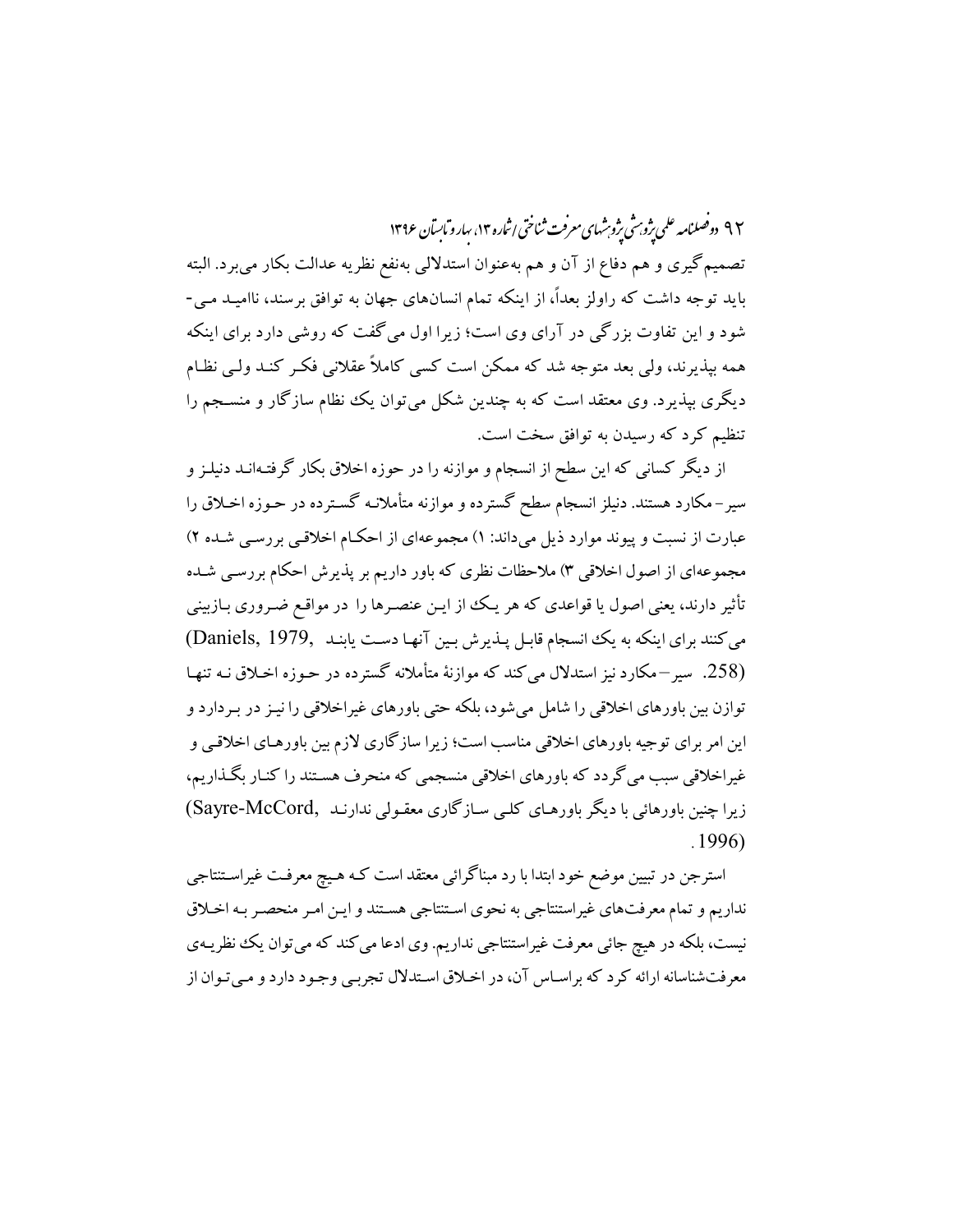.<br>انسحام احلاقی و موزانه میآملانه کسترده ۹۳

دادههای تجربی برای رسیدن به توازن بهره برد. اینجاست که او دیدگاه خود را بـه نظریـهی راولـز یعنی «موازنهٔ متأملانه گسترده» برمی گرداند. وی پس از گزارش موازنهی متأملانه راولز مبی گویـد که اگر این مبنای معرفتشناسانه پذیرفته شود، می توان بـه کمـک آن نشـان داد کـه بنیـادی تـرین اصول اخلاقي؛ يعني اصول اخلاقي بديهي و اثباتنايـذير نيـز قابليـت اسـتدلال دارنـد، زيـرا بـراي نمونه ممکن است یک اصل اخلاقی کلی با احکام خاص در تعارض قـرار بگیرنـد و حکـم کلـی شما عوض شود و برای همین، هیچ امر اخلاقی بدیهی غیرقابل اثبات وجـود نـدارد. پـس تـا اینجـا روشن شد که از نظر استرجن، میتوان استدلال آورد، اما وی در ادامه ادعـا مـی کنـد کـه ایـن استدلالها نیز تجربی اند، چنان که معتقد است که اگر شما بر اساس دادههای تجربی مجبور شـوید تغییری در احکام اخلاقی ایجاد کنید، این امر نشـان مـیدهـد کـه نظـام اخلاقـی، تجربـی اسـت و دادههای تجربی قابل تجدیدنظر هستند، برای نمونه، قبلاً تصور می کردیم که خانمها بیشتر تحت تأثير عواطف هستند و شهادت آنها نيز نصف شهادت مـردان اسـت، ولـي حـالا خـلاف آن ثابـت شده است. پس فکر هم عوض میشود. پس در مجموع میتوان از امـور تجربـی بـرای تعـدیل و تغيير نظامِهاي اخلاقي اسـتفاده كـرد (Sturgeon, 2003, 542-545). وي معتقـد اسـت كـه فاعل شناسا برای موازنهٔ متأملانـه بـین باورهـای اخلاقـی و غیراخلاقـی از شـهودهای اخلاقـی نیـز استفاده می کند، اما نقش شهودها در موضع استرجن متفاوت از موضع شهودگرایی اخلاقی است؛ زیرا از نظر شهودگرایان اخلاقی، شهودهای اخلاقی حکایت از ظهوری پیشینی دارنـد، در حـالی که استرجن ظهور پیشینی را یک راه تجربی در مورد شناخت نمیداند. پس اکنون لازم است ک گزارش قابل قبولی از شهود اخلاقی مورد نظر استرجن برای کمک به موازنهٔ متأملانه ارائه کنیم.

استرجن بیان میدارد که شهودهای اخلاقی حاصل استنتاجاتی ضـمنی و تلـویحی بـوده و از این حیث شبیه شهودهای علمی اند. برای همین، وی معتقد است که آنچه بهعنوان شـهود نامیـده می شو د حاصل استنتاجات گستر ده ضمنی و موجّه است و نظر پیههای علمبی کـه دلیـل شـهو د علمیاند، خودشان بهطور واضحی شناخته میشوند (Sturgeon, 2002, 203). بنابراین،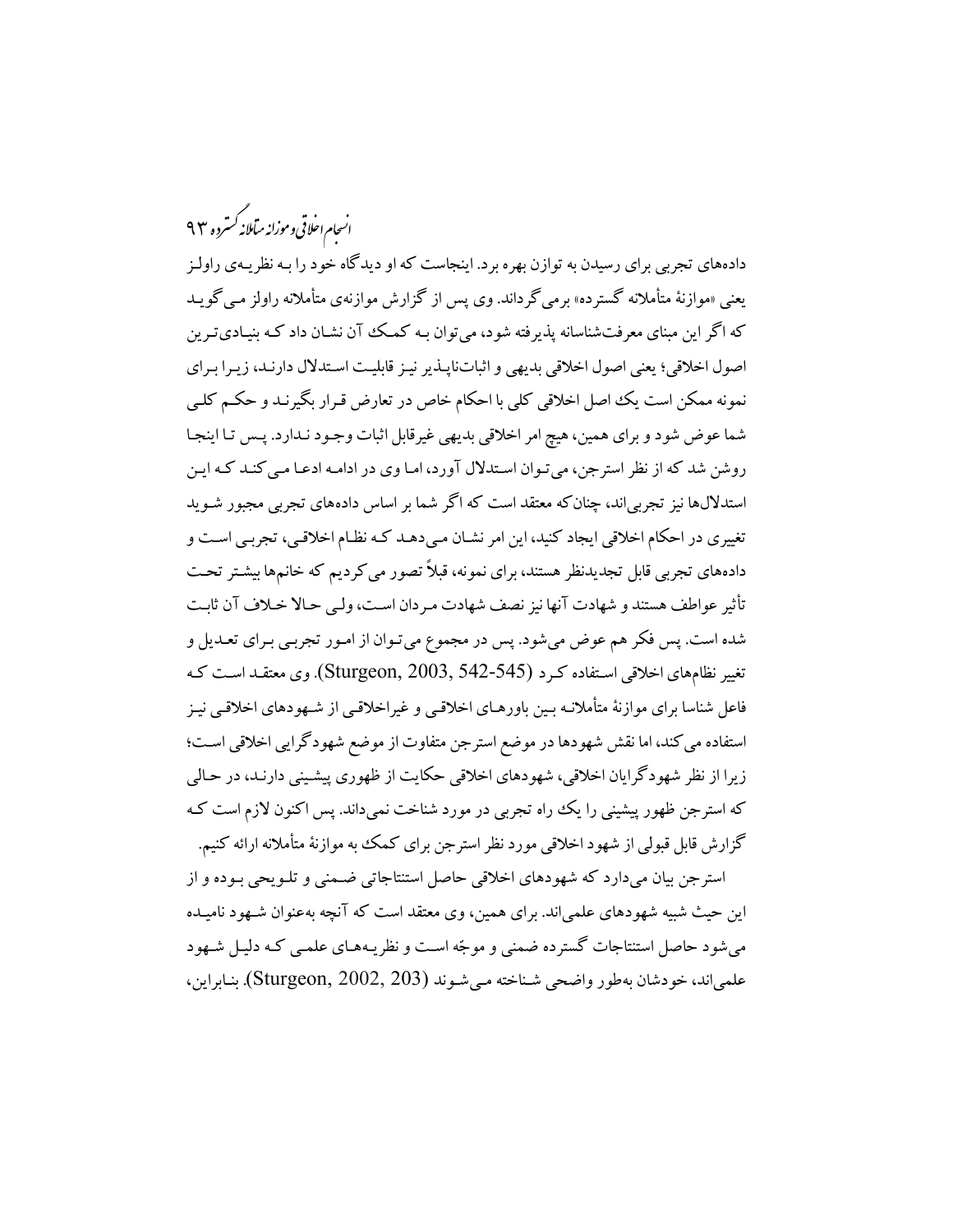۹۴ دوفصلنامه علمی یژوبرش یژوبرشهای معرفت ثناختی اثماره ۱۴، سارو مابسآن ۱۳۹۶ شهودهای علمی، استنتاجاتی ضمنی از چنین نظریههایی اند و نباید به عنوان پیشین به شمار آینـد تا در نتیجه با ترکیبی بودن در تعارض باشند. بنابراین، آنها پسینیانـد؛ زیـرا از نظریـههـای پـیش زمینهٔ قابل توجیه پسینی و بهعبارتی از امور تجربی استنتاج می شوند. در این صورت، عامل ایـن شهودها می تواند از آنها بهعنوان دلیلی در استدلال انسـجام اسـتفاده کنـد، بـا ایـن هـدف کـه از نظريهٔ پيشiرمينه به نظريهٔ اخلاقـي واضـح حركـت كنـد كـه منسـجمتـر اسـت و بهتـر از نظريـهٔ تلويحي اوليه توجيه مي شود.

٣- نقد سطح گسترده انسجام اخلاقی (موازنه متأملانه گسترده)

نسبت به نقد انسجام اخلاقی گسترده، ابتدا به برخی از اشکالات موازنه متأملانه اشـاره شـده و سپس دیگر نقدها را تبیین می کنیم. مشکل اصلی موازنه متأملانه این است کـه اعتمـاد بـه آن، تضمینی فراهم نمی کند تا اینکه پژوهش گر را به باورهای صادق و موجّه اخلاقبی سـوق دهـد. فرایندهای کامل بوسیله هیچ چیزی بیش از باورها، احکام پژوهشگر و آنچه بـرای وی براسـاس تأمل درست بهنظر مى رسـد نيسـت. بـا فـرض بـاور نخسـتين عجيــب و غريـب كـافى و احكـام غیرمعمول درباره نحوه حل تعارضـات، یـک یژوهشـگر ممکــن اسـت تقریبـاً هــر چیــزی را در موازنه متأملانه بيذيرد (Depaul, 1998, 298). افزون بر ايـن، موازنـهٔ متأملانـه راهـبي بـراي برون٫فت از نسبی نگری اخلاقی نیست، مگر اینکه عملاً جمیع مردمان با اصولی یکسان بـه ایـن موازنه دست یابند. درحقیقت، اگر مردمان متعلّق به فرهنگءهای گوناگون برخـوردار از احکـام یا داوریهای تأمل آمیز گوناگونی باشند و بعد از رسیدن به آن موازنهٔ متأملانه نیز آن اختلافـات همچنان به قوت خود باقی بماند، ظاهراً موازنهٔ متأملانه، نسبی گرایی را بـه ثبـوت مـی رسـاند. در این حال، اصول متضادی را که مورد تأیید مردمان فرهنگ۱های گوناگون هستند را مبی تـوان بـه یک اندازه موجّه دانست که در آن صورت امکان نداشت همگی آنهـا بـا اصـول بر گزیـده در وضعت نخستين سازگار باشند (هولمز،١٣٨٩، ٣٩١-٣٩١).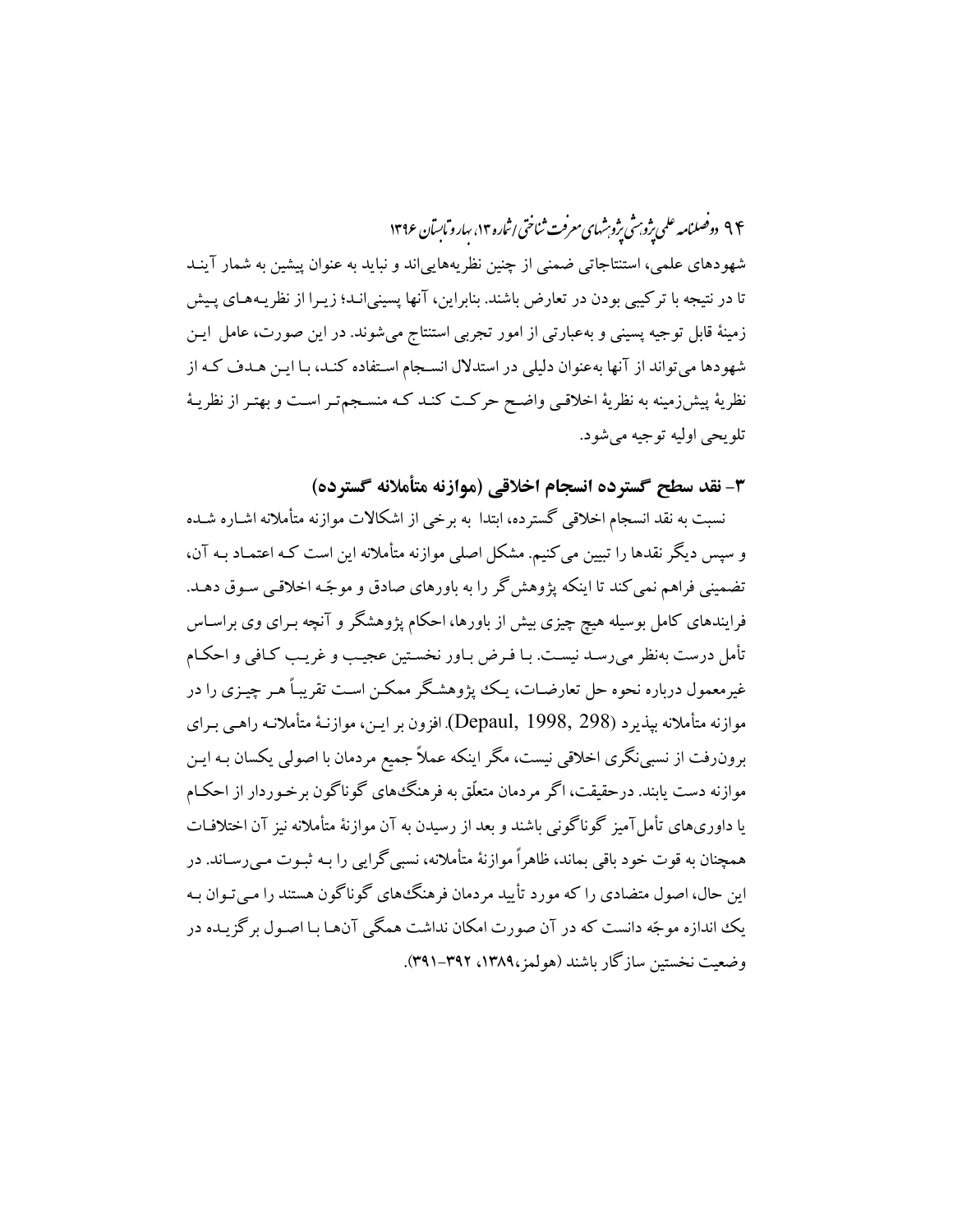.<br>انسحام احلاقی وموزانه میآملانه *کستر*ده ۴۵

برخبي فيلسـوفان اخـلاق از قبيـل سـينگر <sup>١</sup> و برنـدت ْ بيـان داشـتهانـد كـه (RE) صـورتي از شهودگرايي اخلاقي را ترسيم مي كند و تنها نوعي سازگاري بين نظريههاي اخلاقيي و باورهـاي اخلاقی پیش زمینهای یا شهودها را ارئه می کند؛ برای نمونه پیتر سینگر می نویسـد: «همـه احکـام اخلاقی که ما بهطور شهودی ارائه می کنیم احتمـالاً از سیسـتمهـای دینـی کنـار گذاشـته شـده، دیدگاههای منحرف در مورد سکس و کارهای مربوط به بدن یا رویههای ضروری بـرای بقـای گروه در جامعه و … سرچشمه مي گيرند»(Singer, 1974, 516) براندت نيز در ضـمـن نقـد (WRE) مي گويد:اينجا مشكلي وجود دارد كه كـاملاً شـبيه نظريـهٔ سـنتي توجيـهبـاور اسـت؛ نظریه سنتی ادعا می کند که سیستم منسجمتر باورها نسبت به سیستمی کـه کمتـر موجـه اسـت، بهتر توجیه می شود، اما مشکل این است که دلیلبی وجـود نـدارد بـرای تصـور اینکـه ایـن ادعـا صادق است، مگر اینکه برخی از باورها در نگاه نخست —به خاطر دلیلی غیر از انســجام –قابـل يذيرش باشند؛ زيرا آنها از واقعياتي خبر مي دهند و لذا نيازمند دليل هستند ,Brandt, 1979) (236 دنیلز در پاسخ معتقد است که براساس این روش، آن باورهای نخستین که باید با اصـول نظری سازگار باشند، محکم و قطعی نیستند، بلکـه همیشـه ایـن امکـان وجـود دارد کـه بهتـرین پاسخ نسبت به تعارضات، باورهای شهودی و پیشiرمینه فرد را ردّ کند. همچنین براسـاس روش (WRE) امکان بالقوهای وجود دارد برای «بازبینیهای احکام اخلاقی که مبتنی بـر نظریـههـای بنیادیتر هستند» (Daniels, 1979, 266). مشکل این پاسخ آن است کـه بـالأخره ممکـن است زنجیره توجیه باورهای اخلاقی به دور یـا تسلسـل منتهـی شـود و اینجاسـت کـه مـی تـوان مبناگرایی را تبیین بهتری برای توجیه باورهای اخلاقیی تلقبی کـرد کـه براسـاس آن، باورهـایی مبنائی وجود دارد که سایر باورهای اخلاقی مبتنی بر آنها باشند.

افزون بر نقدهاي پيش گفته، اشكالاتي اساسي درمـورد اسـاس انسـجام اخلاقـي گسـترده و درنتیجه موازنه متأملانه گسترده وجود دارد که در ذیل به برخی از آنها اشاره می کنیم:

- 1. peter Singer
- 2. Richard Brandt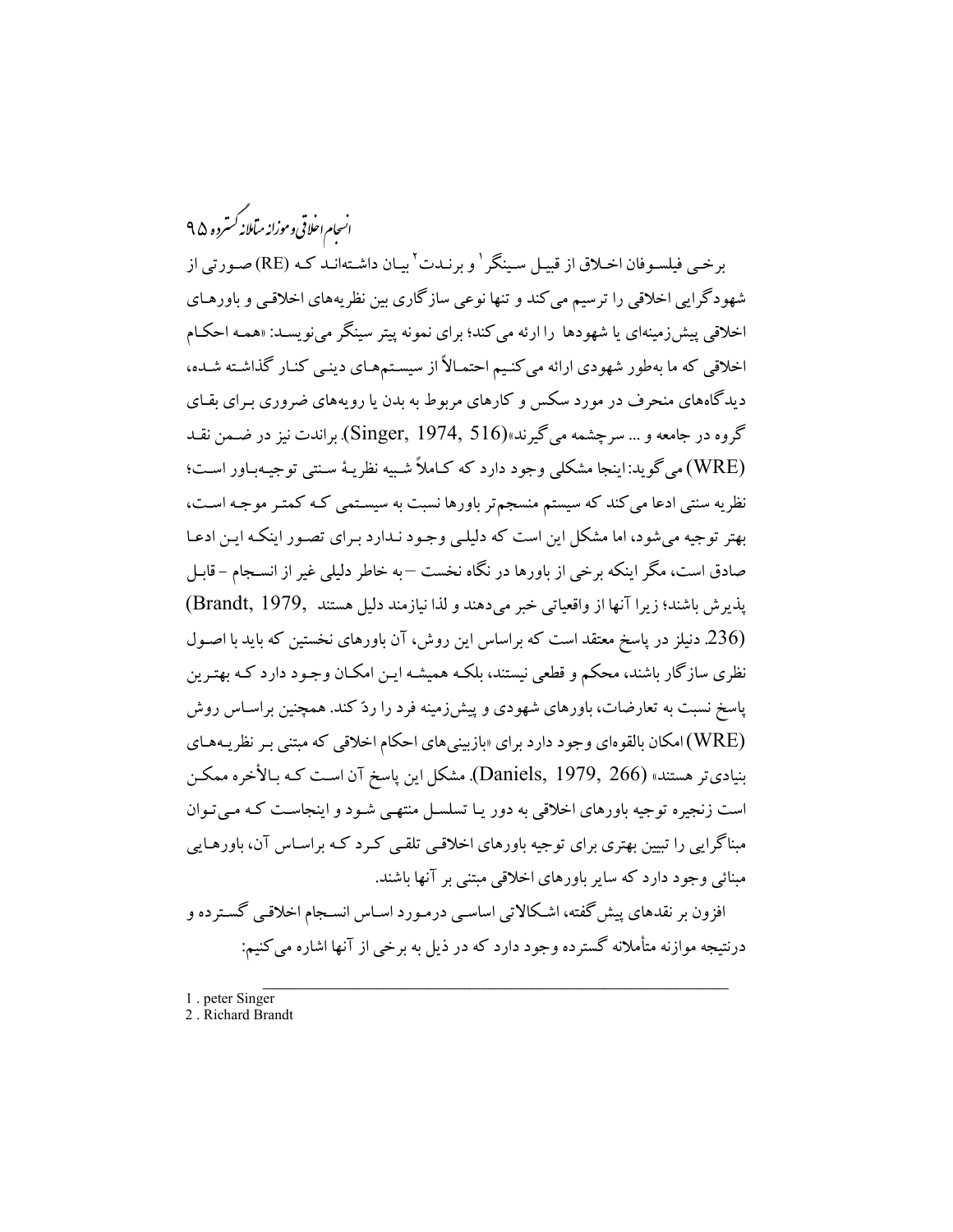۹۶ دوفصلنامه علمی یژوبرش یژوبشهای معرفت ثناختی اثماره ۱۴، سارو مابسآن ۱۳۹۶

**۳-۱- ابهام در تشخیص «قلمرو انسجام باورها» و «باور اخلاقی منسجم»** 

یکی از مشکلات اساسی انسجام اخلاقی، ابهـام در تشـخیص «قلمـرو انسـجام باورهـا» و همچنین«باور اخلاقی منسجم» است. در حقیقت یکی از مهمترین نگرانیها ایـن اسـت کـه چه مقدار از باورهای فرد را باید لحاظ کنیم تا اینکه وصف انسجام بـرای توجیـه باورهـای اخلاقی حاصل شده و نوعی اعتماد برای فرد ایجاد شود؟ بهدرستی روشن نیست برای اینکه انسجامگرائی درمورد توجیه باور اخلاقی رویکرد قابل قبولی باشد، آیا مجموعـه باورهـای همهٔ افراد، گروه خاص یا یک شخص در همه زمانها معیار است یا اینکه تنها فضای ذهنبی افراد مختلف – به طور جزیرهای– معیار انسجام مجموعه است؟ البته برخبی از قبیـل راولـز، برینک و سیر – مکارد قلمروهایی را برای انسجام معرفی کردهاند، ولی این هم نه تنها رفع ابھام نمی کند، بلکه باز هم این پرسش باقی است که آیا واقعاً ایـن بـاور اخلاقـی فعلـی کـه اكنون بهدنبال توجيه آن هستيم مي تواند با مجموعهٔ كامل باورهاي اخلاقي و غيراخلاقي ما منسجم باشد یا خیر؟ یا اینکه آیا باورهای اخلاقی ما دست کـم بـهطـور حـداقلبی بـا بخـش عمدهای از باورهایی که ظاهراً بهطور موجهی به آنها باور داریم، سازگار هستند یـا خیـر؟ حتی اگر قلمرو انسجام مشخص شود، اما تشخیص تحقق انسجام باورهای اخلاقی بـا دیگـر باورهای اخلاقی یا غیراخلاقی نیز چندان روشن نیست. همچنین واضـح نیسـت کـه چگونـه میسّر است سازگاری یکایک باورهای اخلاقی را بـا همـه باورهـا بسـنجیم. حجـم گسـترده باورهای اخلاقی و غیراخلاقی این امکان را نمی دهد که بهراحتی بتوانیم «سازگاری» یک باور اخلاقی را با همه باورهای اخلاقی و غیراخلاقی دیگر لحاظ کنیم. درنتیجه نسبت به هر .<br>باور اخلاقی کار آسانی نیست که میزان سازگاری و استلزام ارتباطی هر باور اخلاقبی را بـا همه باورهای خود سنجش کنیم و اینجاست که ممکن است نسبت به امکان سـازگاری آن باور اخلاقی با دیگر باورها دچار تردید شویم. در این صورت، حتی اگر انسجام گرایـی بـه-عنوان یک نظریه توجیه موفق باشد، اما بهسختی می توان بسیاری از باورهای اخلاقی را تنها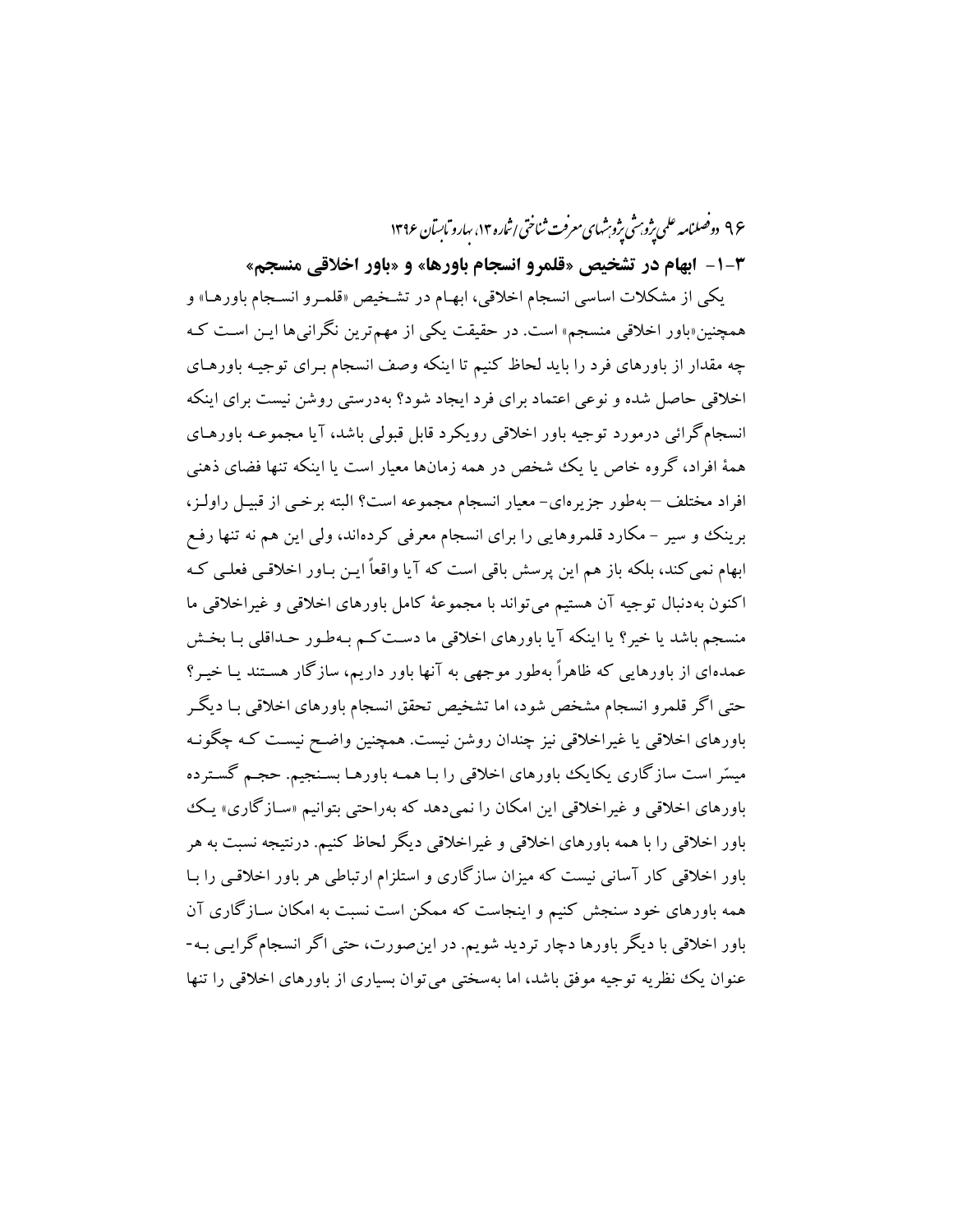## .<br>انسحام اخلاقی وموزانه میآملانه *کستر*ده ۹۷

با وصف انسجام موجه دانست و ممکن است با وجود باورهای منسجم، همچنان برای سطح وسیعی از باورهای اخلاقی با مشکل مواجه باشیم و درنتیجـه ایـن نظریـه مـأمن امنـی بـرای توجيه باورهاي اخلاقي ما بشمار نمي آيد.

#### 2-2- دور باطل

انسجام سطح محدود و حتی گسترده، درمجموع به دوریت میانجامد؛ زیرا بـرای نمونـه، توجیـه .<br>باور «الف» مبتنی بر باور «ب» است و توجیه باور «ب» نیز مبتنی بر بـاور «ج» بـوده و توجیـه بـاور «ج» نیز مبتنی بر باور «الف» است و درنهایت، هـر بـاوری در توجیـه خـود مـؤثر اسـت؛ یعنـی یـک بـاور درنهایت خودش را توجیه می کند که عقلاً چنین امری محال است، زیرا تنـاقض بـین وجـود و عـدم وجود توجیه باور پیش می آید. انسجامگرایان برای رهایی از این مشکل به کل گرایبی رو آوردهانــد؛ چنان که در نظریههای کل گرایانه ادعا میشود اتهام دوری بودن تنها نسبت بـه انسـجام گرایـی خطـی وجود دارد و دوری بودن در انسجام گرایی کل گرا مشکلی ایجاد نمی کند. در ایـن تصـویر، انســجام وصف مجموعه است و وجود چنین وصفی بـرای یـک مجموعـه، باعـث موجـه شـدن اعضـای آن مجموعه مي شود و اگر چـه در انســجام گرايـي اخلاقـي نيـز شـاهد دور در توجيـه باورهـاي اخلاقـي هستیم، ولی این امر مشکلی برای توجیه باورهای اخلاقی ایجاد نمی کنـد؛ بـرای نمونـه، وقتـی شـبکه باورهای اخلاقی بهرام در سطحهای محدود و گسترده منسجم باشـند، انسـجام درجـه اول بـه بهـرام کمک می کند که علت درستی باورهای اخلاقی را بفهمد و انسجام درجه دوم نیز بـه او دلیلـی ارائـه میدهد برای باور به اینکه باورهای اخلاقی او درست و موجه باشند. در ایـنصـورت، اگرچـه شـاهد نوعی دوری بودن بین باورها هستیم، اما این دوری بودن، باطل نیست؛ زیرا جهات وابستگی متفـاوت است(Sinnott – Armstrong, 2006, 245) . پس مي توان گفت موازنـه متأملانـه گسـترده بین همه باورهای اخلاقی و غیراخلاقی بهمنزله یک ککل است که باورهای این کل از جهـات متعـدد به هم وابسته هستند و این امر به دور باطل منتهی نمی شود.

اما حتی در این صورت نیز مشکل اصلی دوریت باطل حل نمی شود: ۱) درست است که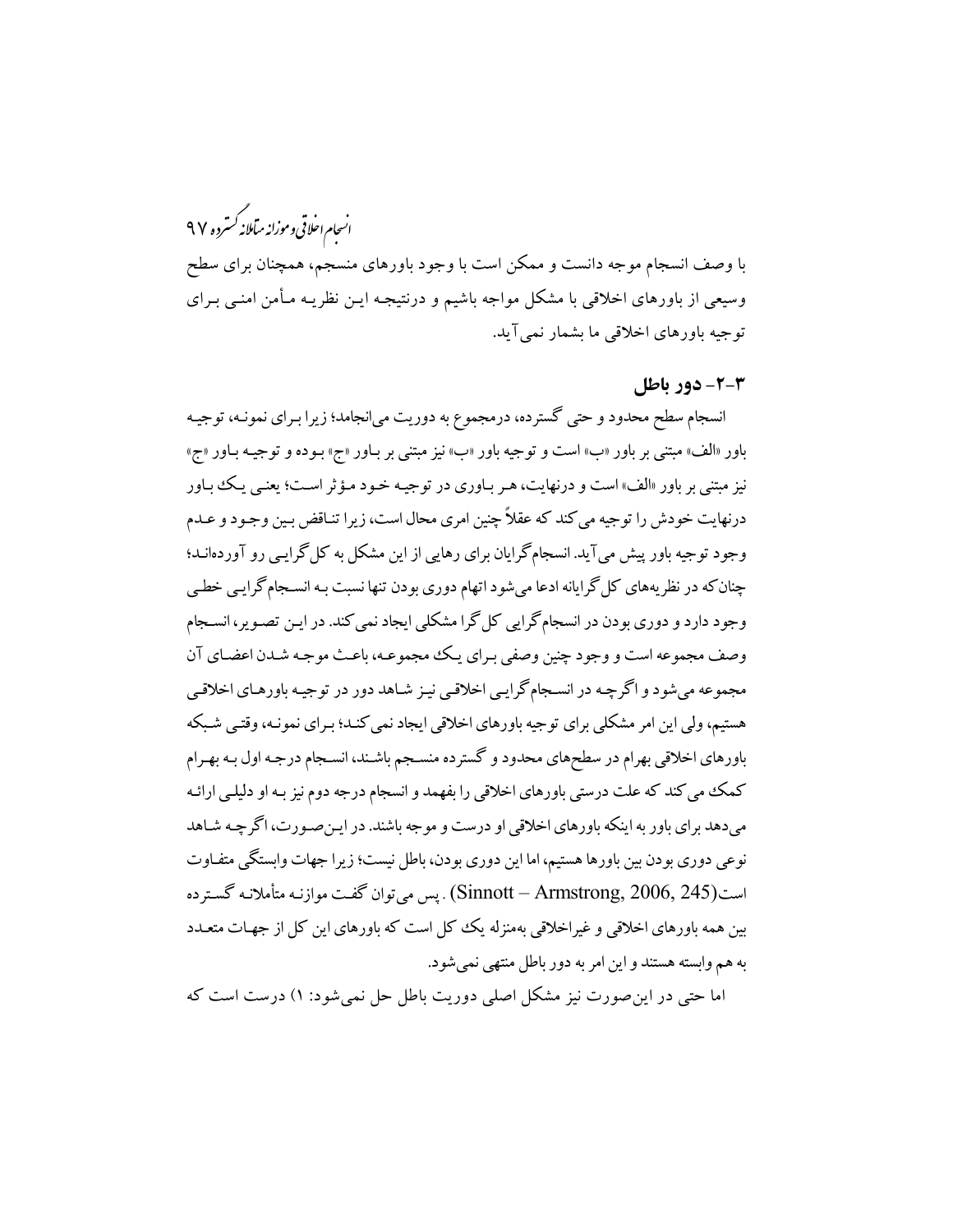۹۸ دوفصلنامه علمی ژوب شی ژوشهای معرفت ثناختی اثباره ۱۴، سارو مایسآن ۱۳۹۶ در این سطح از انسجام توجیه هر باوری از توجیه دیگر باورها بهدست نمیآید، بلکه توجیه هر باوری ناشی از وصف انسجام است، اما این انسجام نیـز حاصـل تحقـق دوری پیچیـده و گسترده است و چـرا بایـد ایـن اسـتدلال دوری پیچیـده و گسـترده قابـل قبـول باشـد، ولـی استدلالهای دوری کمتر پیچیده قابل قبول نباشد؟ اگر در استدلالهای دوری سـاده لازمـه موجه بودن باورهای اخلاقی این است که توجیهکننده خودشان باشند، چنـین امـری لازمـه استدلالهای دوری پیچیده و گسترده نیز هست؛ پس چرا نباید اشکال بطلان دور را شـامل استدلالهای دوری پیچیده و گسترده دانست؟ ۲) ممکن است در مـورد ابتنـای بسـیاری از باورها و داوري هاي اخلاقي جزئي، اصول اخلاق كلبي و همچنـين باورهـاي درجـه دو بـر دیگر باورها تردید وجود داشته باشـد کـه در ایـن۵صورت نسـبت بـه کـل شـبکه باورهـای اخلاقی نیز تردید حاصل میشود. در واقع، انسجامگرائبی اخلاقبی شبکهای از باورهـای اخلاقی را با دیگر باورها را تصور میکند که پیونـدی گسـترده بـین آن هـا حـاکم اسـت و تردید در نسبت و پیوند بین برخی باورهای شبکه باعث شکافی در کل مجموعـه مـی شـود. ۳) از آنجا که بهطور سنتی نظریه انسجام ادعا میکند که انسجام بین باورها تنها منبع توجیه است و دوریت نیز مشکلی ایجاد نمی کند، لازمه این نظریه انکار هر وضـعیت ذهنـی دیگـر است که به کمک آنها امکان توجیه باورهای اخلاقی وجـود دارد، در حـالی کـه ایـن امـر خلاف ارتکاز ذهنی و شهود است. دوریت و صرف ابتنای توجیه باورهای یک مجموعه بر همدیگر نمی تواند دلیلی برای توجیه باورهای اخلاقی در مقابل سایر وضعیتهای ذهنبی از قبیل حافظه و تجربه شهودی صرف باشد.

### ۳-۳- امکان دو شبکه متناقض

اگر فردی از دو مجموعه منسجم از باورها و دو موازنه متأملانه گسـترده برخـوردار باشـد کـه با هم در تقابل هستند، چطور می تواند بین این دو مجموعه انتخـاب کنـد؟ توضـیح اینکـه احتمـال دارد یک فود از یک شبکه گسترده باورهـای اخلاقـی و حتـی غیراخلاقـی برخـوردار باشـد کـه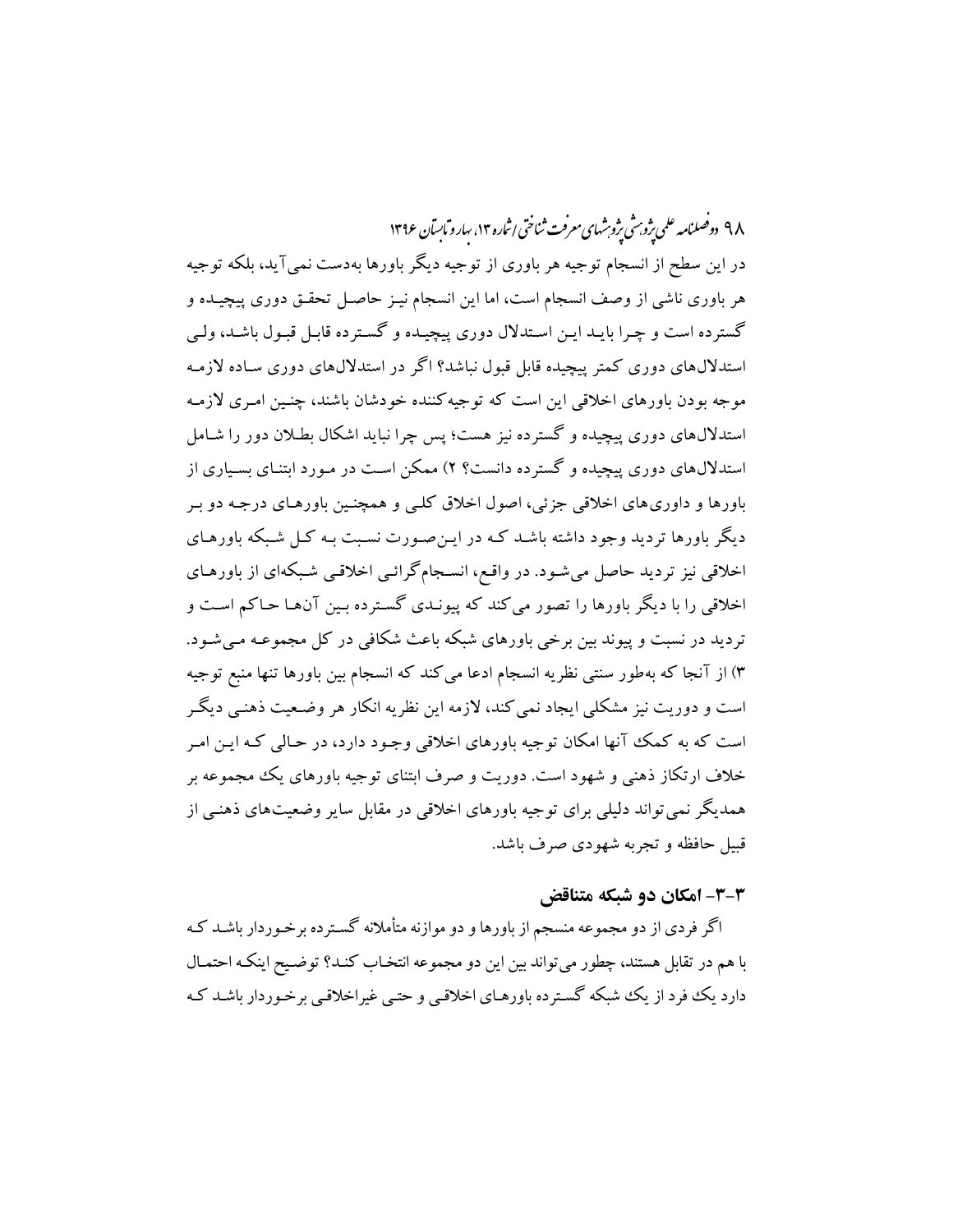.<br>انسحام احلاقی وموزانه میآملانه *کستر*ده ۹۹

متناقض بـا دیگـر شـبکه گسـترده باورهـاي اخلاقـي و غيراخلاقـي وي باشـد؛ بـراي نمونـه، اگـر مجموعهاي از باورهاي ديني و جامعهشناختي را لحاظ كند، آن باور اخلاقي، موجـه اسـت، ولـي اگر شبکه باورهای روانشناختی را نیز درنظر بگیرد، دچار نوعی تناقض نسبت به آن باور اخلاقبی می شود؛ زیرا سازگاری بین برخبی باورهـای دینـی و روانشـناختی وجـود نـدارد. اینجاسـت کـه مجبور است یک بار باور اخلاقی را با مجموعهای از باورهای مثلاً دینی و جامعهشـناختی منسـجم سازد و بار دیگر همان باور اخلاقی را با مجموعـهای دیگـر از باورهـا منسـجم کنـد کـه باورهـای روانشناختی نیز در آنجا وجود دارند. در این صورت ممکن است فردی دو باور یا مجموعـهای از باورهای اخلاقی متناقض داشته باشد که بهطور برابر منسجم بوده و می توان موازنهای متأملانـه بـین آنها و سایر باورهای غیراخلاقی ایجاد کرد. همچنین می توان دو فرد را تصور کرد کـه هریـک از آنها داراي شبكهاي از باورهاي اخلاقي و غيراخلاقي منسجم هستند و در عـين حـال برخـي از باورهای اخلاقی این دو فرد کاملاً بـا هـم متنـاقض هسـتند؛ بـرای نمونـه، براسـاس انسـجام شـبکه باورهای یک فرد، «سقط جنین خطا نیست» و در شبکه باورهـای فـرد دیگـر، «سـقط جنـین خطـا است».

اکنون با توجه به نسبیتی که بین باورهای یک فرد و یا تناقض بین باورهای اخلاقی دو فـرد وجود دارد، چطور می توان بین این دو مجموعـه بـاور انتخـاب کـرد و بـاور اخلاقـی واقعـی را تشخيص داد؟ آيـا حاصـل چنـين تناقضـاتي نـوعي شـكاكيت نيسـت؟ آيـا در حـوزه عمـل بـه رفتارهای اخلاقی دچار چالش و مشکل نمیشویم؟ درنهایت، همیشه مجموعههای بدیلی نسبت به باورهای اخلاقی وجود دارند که بهطور یکسانی منسجم هستند، اما با باورهـای فـرد در مـورد بخشی از باورها متعارض هستند. وقتی دو مجموعه به طور یکسانی منسجم باشند، هـیچ یـک از مجموعهها نمي توانند تنها بر مبناي انسـجام در مقابـل مجموعـههـاي ديگـر موجـه باشـند. بهـرام ممکن است قبلاً به باورهایی در یکی از مجموعهها معتقد باشد یا باورهـا در یـک سیسـتم بـرای بهرام قابل اعتمادتر باشند، اما این امر باعث نمیشود که بهرام در باور به آن مجموعـه در مقابـل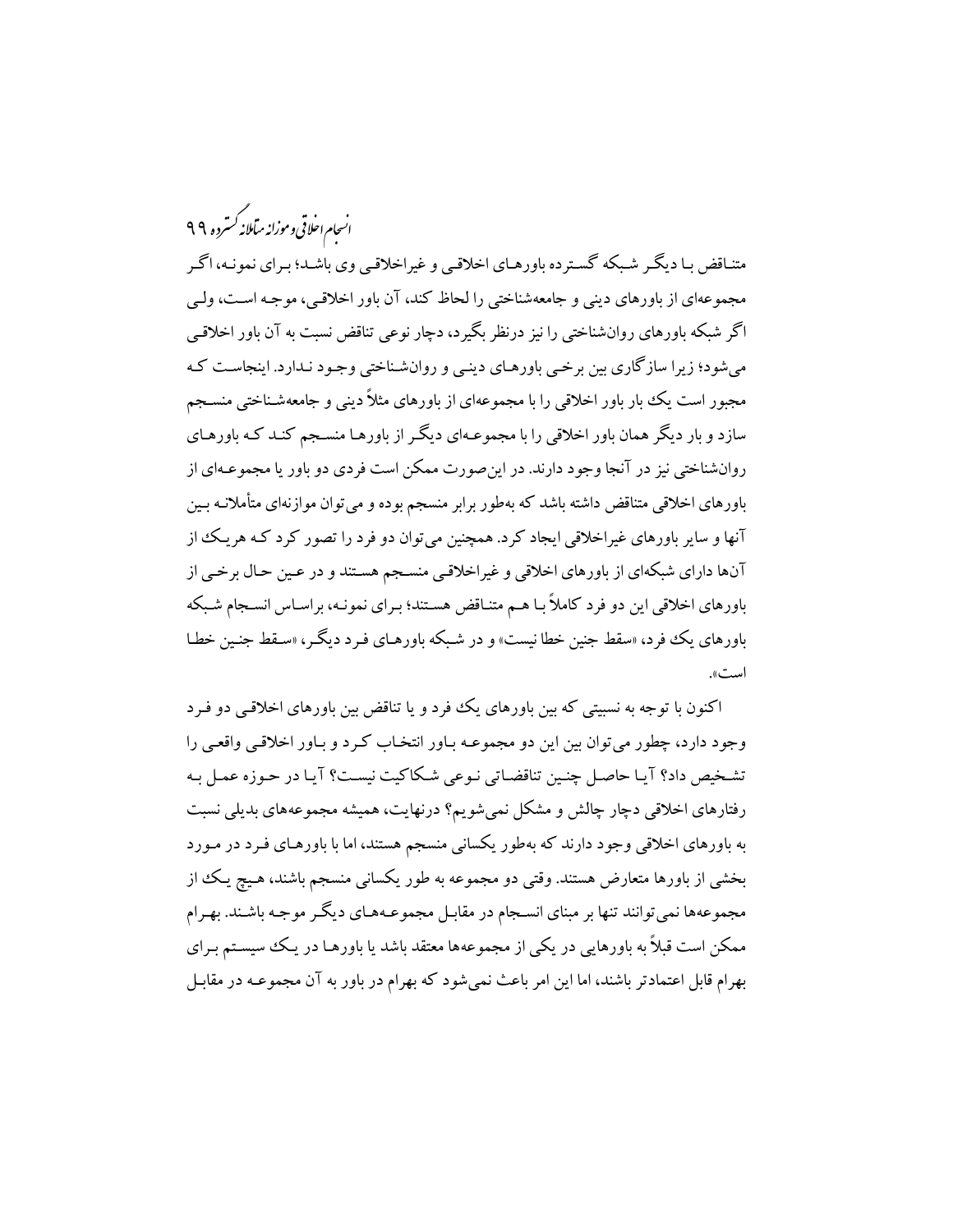۰ ۱۰ دوصلنامه علمی پژوش پژوشهای معرفت ثناختی اثاره ۱۳، سارو مایسآن ۱۳۹۶ دیگر مجموعه باورهای خود و یا حتی فرد دیگر موجه باشد، مگر اینکه اموری از قبیل باورها یا احساسات بهرام بهنحوی بهطور مستقل موجه باشند که در این صورت، توجیـه ناشـی از انســجام (از آنجا که مجموعهها بهطور مساوی منسجم هستند) نیست. بنابراین، راهی بـرای بهـرام وجـود ندارد که نسبت به یکی از سیستمها در مقایسه با دیگری موجه باشد.

## 4-4- مشكلات افزايش گستره شبكه

امکان افزایش گستره شبکه، چالشی پیشرروی انسجام سطح گسترده و موازنه متأملانه فراهم میآورد؛ زیرا: ۱) اگر انسجام باورهای اخلاقی با دیگر باورهـا را درنظـر بگیـریم، بـرای تحقـق هرگونه توجیهی لازم است به روابط پیچیده مجموعهای گسترده از باورها دست یابیم که دائمـاً نیز در حال افزایش هستند و اگر نگوییم این کار محال است، دست کم بسیار مشکل بوده و تنها از عهده افراد بسیار کمبی برمی آید؛ بهویژه اگر موازمه متأملانه گسترده یعنی دیـدگاه فیلسـوفانی از قبیل راولز و برینک را بپذیریم که انسـجام باورهـای اخلاقـی را بـا همـه باورهـای اخلاقـی و غیراخلاقی لحاظ می کنند. ۲) با فرض امکـان گسـترش شـبکه باورهـا، اگـر مجموعـه باورهـای اخلاقی هر فردی را بررسی کنیم، ممکن است بهراحتی به انسجام کاملی بین باورهـای اخلاقـی و غیراخلاقی دست نیابیم؛ زیرا: اولاً، هر کسی – یا تقریباً هر کسی-به باورهای ناسـازگاری نیـز اعتقـاد دارد کـه خـواه نـاخواه در آن شـبکه تأثیر گـذار هسـتند و ممکـن اسـت موجـب نـوعی ناهماهنگی بین دیگر باورهای فرد شوند. ثانیاً، ممکن است فردی فاقد برخی باورهای مربوط بـه حـوزههـاي مختلـف علـوم، از قبيـل تـاريخ، جامعـهشناسـي و روانشناسـي باشـد كـه امكـان تأثیرگذاری در باورهای اخلاقی را دارند، درحالی که فردی دیگر عالم به ایـن علـوم باشـد کـه در این صورت شبکه باورها نسبت به این دو فرد، متفاوت است و بهخاطر محدودتر بودن شبکه باورهای فرد نخست، توجیه باور اخلاقی برای وی میسّرتر است و هرقـدر دانسـتههـا و باورهـای فرد فزونی پابد، شبکه باورها نیز گسترده شده و امکان دستیابی به انسجامی کامل بـین باورهـای اخلاقی و غیراخلاقی را نیـز مشـکل تـر مـی کنـد. 3) مجموعـه باورهـای فـرد غالبـاً از جامعیـت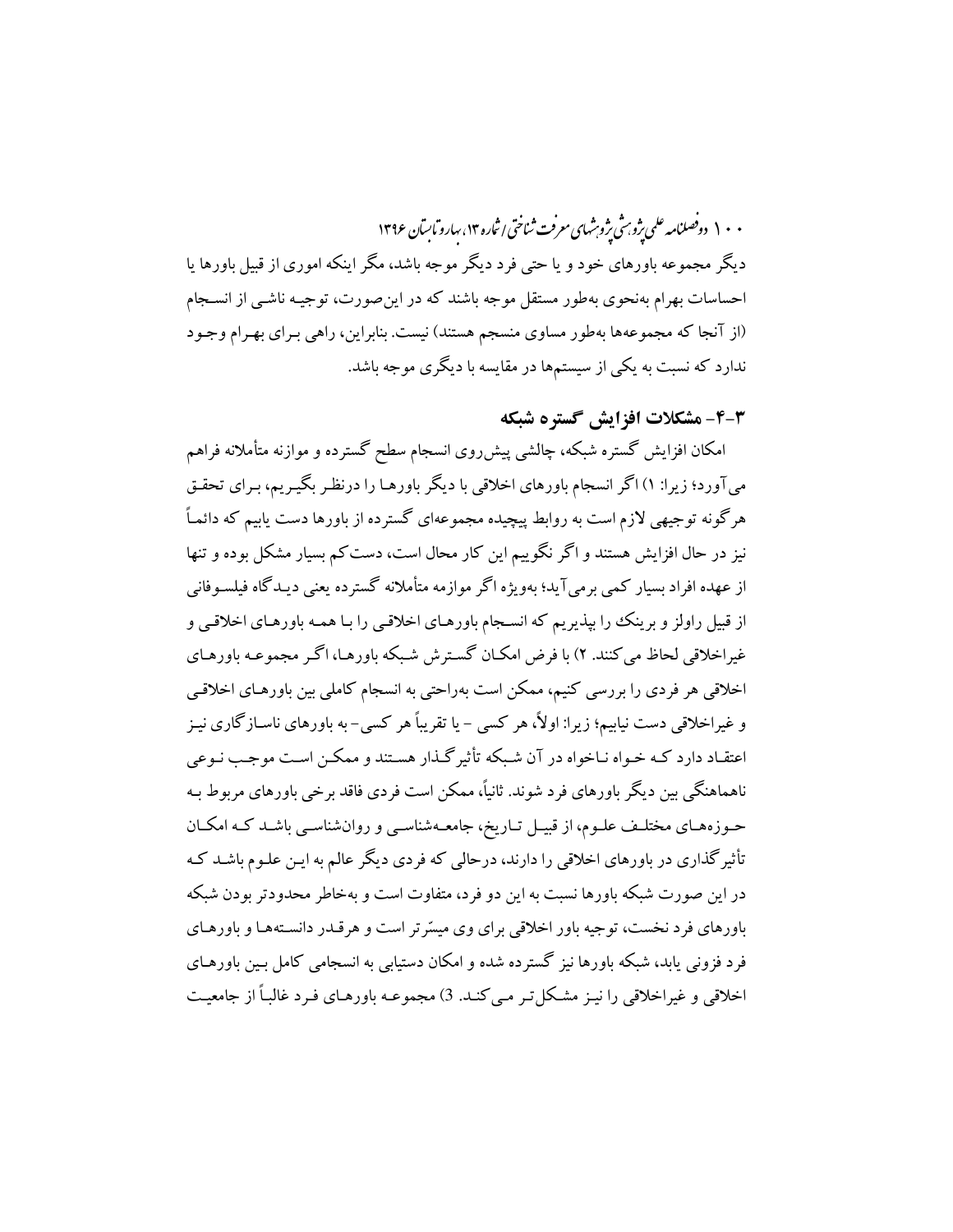.<br>انسحام احلاقی و موزانه میآملانه *کستر*ده ۱۰۱

برخوردار نیستند؛ زیرا هر کسی تنها مقدار کمی از دانستههای ضروری را میدانـد. مـا در طـول زندگی خویش مجموعه عظیمی از اطلاعات را بدست می آوریم، اما همیشه مقدار بسیار زیادی از اطلاعات را یاد نگرفتهایم. بنابراین اگر باور موجه مستلزم یک سیستم بـاور منسـجم بـهطـور کامل است، هیچ کس واقعاً در باور به هیچ چیزی حتی براساس یک مجموعه میانهرو و معتــدل موجه نمي شود.

٣-۵- عدم اطمينان به صدق باورهاي اخلاقي

یکی از مشکلات اساسی هریک از سطحهای انسجام اخلاقی این است کـه تضـمین کننـده صدق عيني و ارتباط با واقعيت خارجي نيست؛ زيرا توجيه همه باورهـا را تنهـا بـهخـاطر وصـف انسجام و استلزام بین باورها میدانـد و اینجاسـت کـه برخـی از فیلسـوفان، نظریـهی انســجام در توجیه باور اخلاقی را تنها شامل رویکردهـای برسـاخت گرایـی اخلاقـی دانسـتهانـد (Lyons) .1975, 16-23 & Rawls, 1980, 517-552. البته برينك از انسجام گرايي سازگار بـا واقع گرایی دفاع نموده و دیدگاه کسانی را پاسخ میدهـد کـه مـی کوشـند بـا پـذیرش موضـع انسجامگرایی اخلاقی، رویکرد واقع گرایـی را ردّ کننـد. وی معتقـد اسـت نبایـد در ارتبـاط بـین توجيه و صدق مبالغه نمود:

> انسجامگرایی تنها زمانی مستلزم ردّ واقع گرایی اخلاقی است که عینی گرایی برای توجيه لازم باشد؛ درحالي كه چنين نيست و اگرچه شناخت بر صدق دلالت مي-کند. ولی توجیه ضرورتاً بر صدق دلالت ندارد و ما ممکن است در باورهایی که كاملاً كاذب هستند، موجه باشيم. پس اگر توجيه، تضمين كننده صدق نباشد. دلیلی وجود ندارد که با درست بودن رویکرد انسجامگرایی نتیجه بگیریم که نظریه واقع گرايي اخلاقي صحيح نيست (126 ,Brink, 1989).

حتی اگر توجیه، تضمین کننـده صـدق باشـد، مشـکل دیگـر ایـن اسـت بـرای آنکـه مجموعـه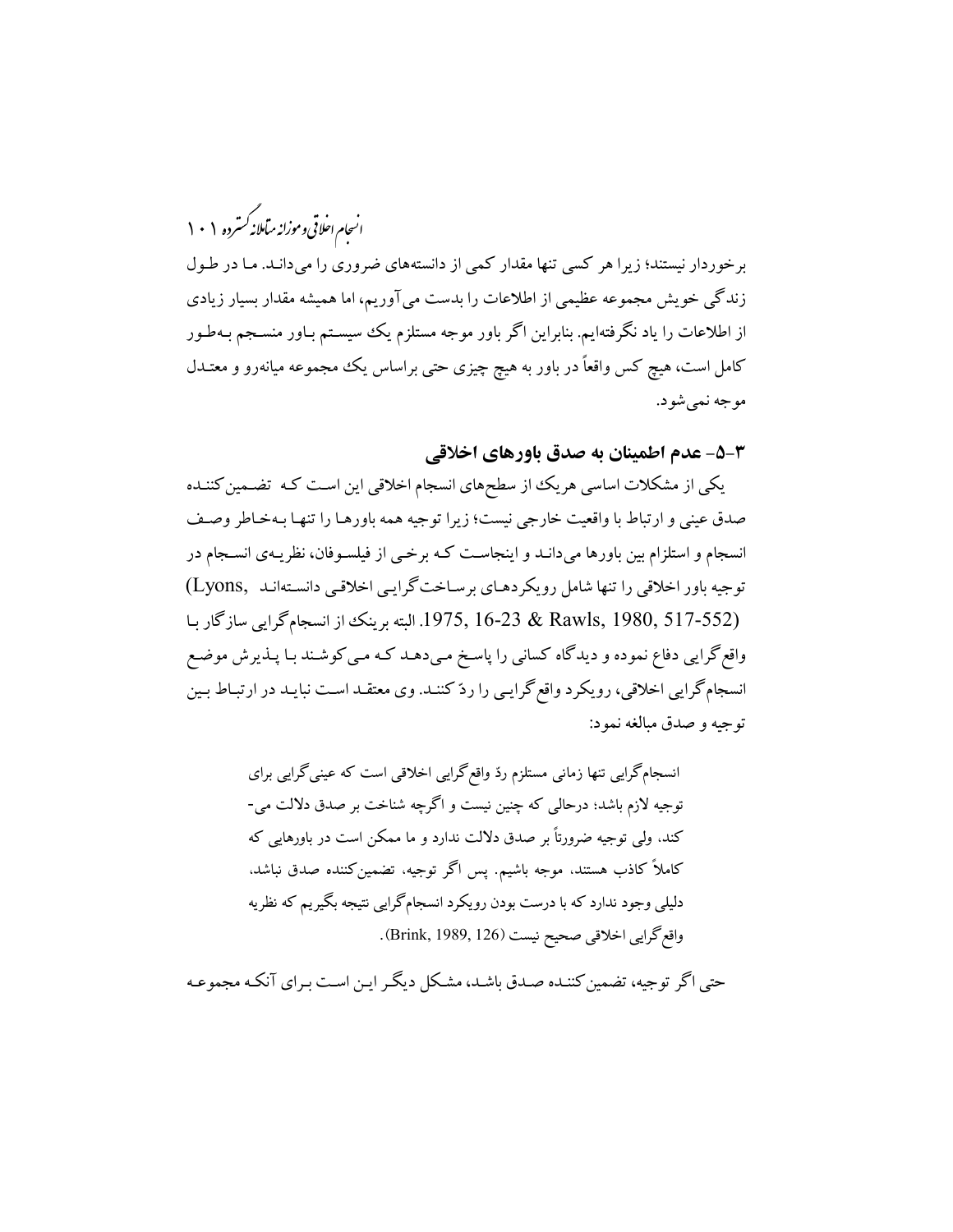۱۰۲ دوفصلنامه علمی یژوبرشی یژوبرشهای معرفت ثناختی اثاره ۱۳، سارو مابسآن ۱۳۹۶

باورهای فردی به نام بهرام جامع تـر باشـد، لازم اسـت باورهـای بیشـتری بـه باورهـای قـدیمی وی اضافه شود و در این صورت، باورهـاي جديـد احتمـال خطاهـاي جديـدي را فـراهم مـي آورنـد و درنتیجه هر قدر یک سیستم منسجم جامع تر باشد، احتمال کـذب بیشـتری در باورهـای آن وجـود دارد. بنابراین، انسجام، احتمال صدق را کاهش میدهد و نمیتواند یک باور را به شـیوه معرفـت-شناسانه توجیه سازد؛ زیرا به واقع آنچـه از حیـث معرفـتشناسـانه یـک بـاور را موجـه مـیسـازد، اگرچه تضمین کننده صدق نیست، اما دست کم باید احتمال صدق را بیافزاید.

سینوت – آرمسترانگ با ردّ این اشکال معتقد است که اگرچـه احتمـال کمـی وجـود دارد که یک سیستم منسجم، صادق باشد، اما یک مجموعه منسجم نسبت به مجموعهای جامع، ولـی غیرمنسجم احتمال صدق بیشتری دارد و در واقع، سیستم و شـبکه منسـجم بـهعنـوان یـک کـل، دلیل است و دلیل می تواند احتمال صدق باور را بیفزاید، حتی اگر سیستم بـهعنـوان یـک کـل، کمتر از یک سیستم و شبکه محدودتر، احتمال صدق را بیفزاید. از نظر وی، آنچه اهمیت دارد این است که دلیل باور بتوانـد بـا فـرض باورهـای دیگـر، احتمـال صـدق آن بـاور را بیافزایـد و چنانچه ادله بیشتری به آن وضعیت و امکان اضافه شود احتمال صدق بیشتر شـود. بنـابراین، اگـر همچنان احتمال صدق فزونی یابد، دسـت کـم بـهطـور متعـارف در یـک بباور موجـه هسـتیم و اطلاعات اضافی، امکان صادق بودن باور ما را کاهش نمیدهد. در این صورت، شـاهد شـیوهای از توجیه معرفت شناسانه هستیم؛ زیرا مستلزم احتمال بالای صدق است. وی در ادامه می افزایـد که اگر باورهای اخلاقی ما به اندازه کافی جامع بوده و هم با همدیگر و هـم بـا دیگـر باورهـای غیراخلاقی ما سازگار باشند، احتمال فریب وجود دارد و ممکن نیست بهطور حـداکثری موجـه باشيم، امـا هنـوز ممكـن اسـت در حـد متعـارف موجـه باشـيم ,Sinnott – Armstrong  $.2006, 241 - 244$ 

با وجود پاسخ سینوت– آرمسترانگ، همچنان چند اشکال باقی است: ۱) با پذیرش رویک د انسجام گرایی اخلاقی در توجیه، شکافی بین باور اخلاقی و واقعیات اخلاقی حاصل می شـود؛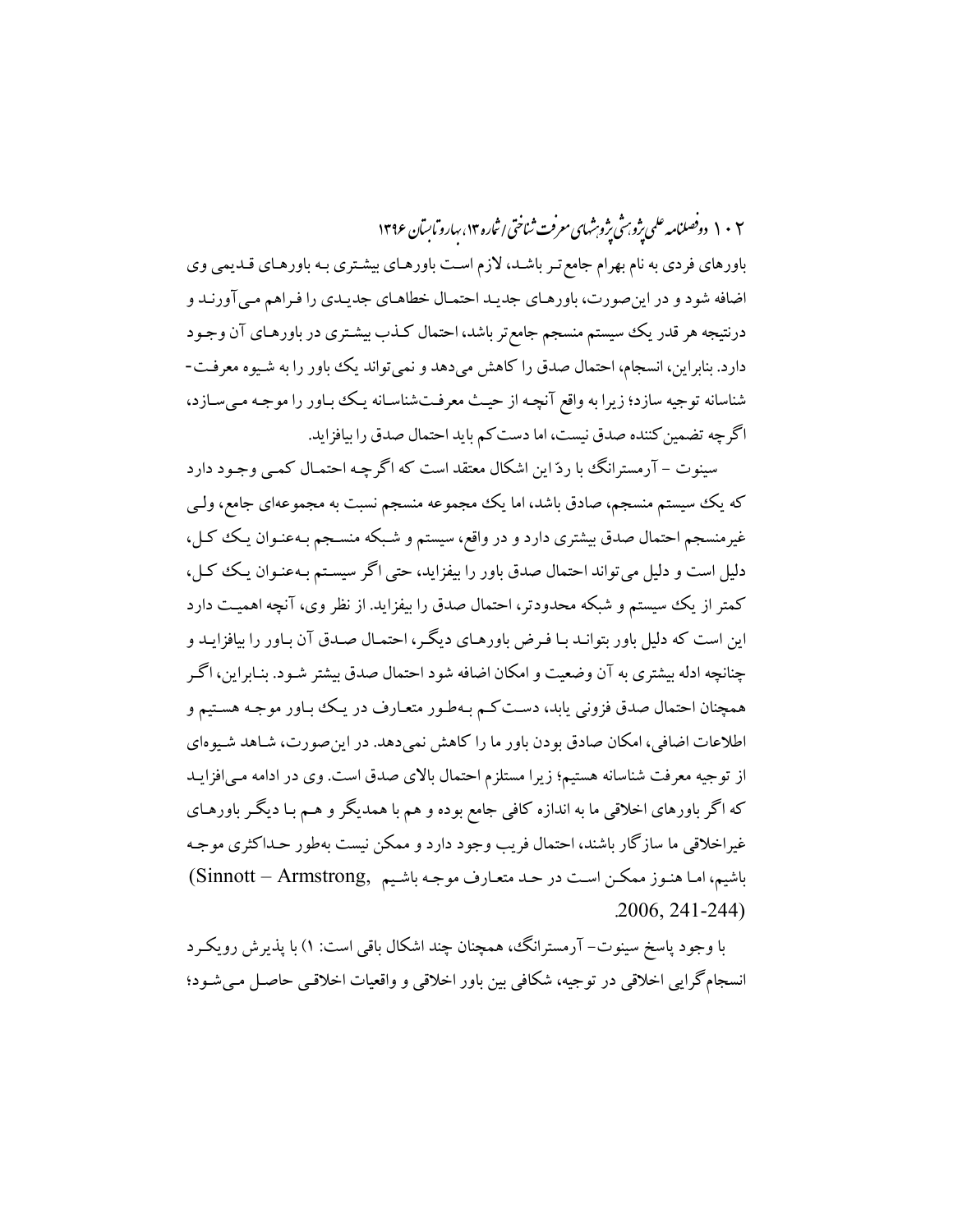.<br>انسجام احلاقی وموزانه میآملانه *گستر*ده ۲۰۲ زیرا در این صورت ضرورتی ندارد از مطابقت یا عدم مطابقت با واقع سخن بگـوییم و ایـن امـر به عدم اتصال مفاهیم و تصورات با عالم خارج منتهی میشود. ۲) با پذیرش این رویکرد، بـاور به صدق بسیاری از باورهای اخلاقی برای همگان دور از دسترس است و چنین نیسـت کـه همـه مردم بتوانند به صادق بودن باورهای اخلاقی یی ببرند؛ زیرا دست کم تردیدی برای آنها نسبت به صدق وجود دارد. ۳) نوعی نسبی گرایی در صدق باورها ایجاد میشود؛ زیـرا ممکـن اسـت شاهد شبکههای باور گسترده افراد و یا فرهنگ های متفاوت باشیم که یک فرد یا جامعه، باوری را صادق بدانند و فرد یا جامعه دیگر آن باور را کاذب تصور کنند. ۴) استدلالهایی کـه بـهنفـع انسجام هستند نمی توانند نشان دهند که انسـجام بـه تنهـایی چطـور مـی توانـد تـوجیهی بـرای هـر باوری فراهم آورد؛ زیرا صدق جمع ادعاها، انسجام آنها را تنها با این فرض تبیین می کنـد کـه هر ادعایی احتمالاً چنین است که اگر درست باشند و یا اگر کاذب باشند؛ بنـابراین هـر ادعـایی باید از اعتبار شخصی برخوردار باشد. افزون بر این، ما بایـد از یـک شـناخت پیشـین برخـوردار باشیم در مورد وضعیتهای ذهنی خودمان و انسجام آنها، قبـل از اینکـه انسـجام منبـع شـناخت ىاشد.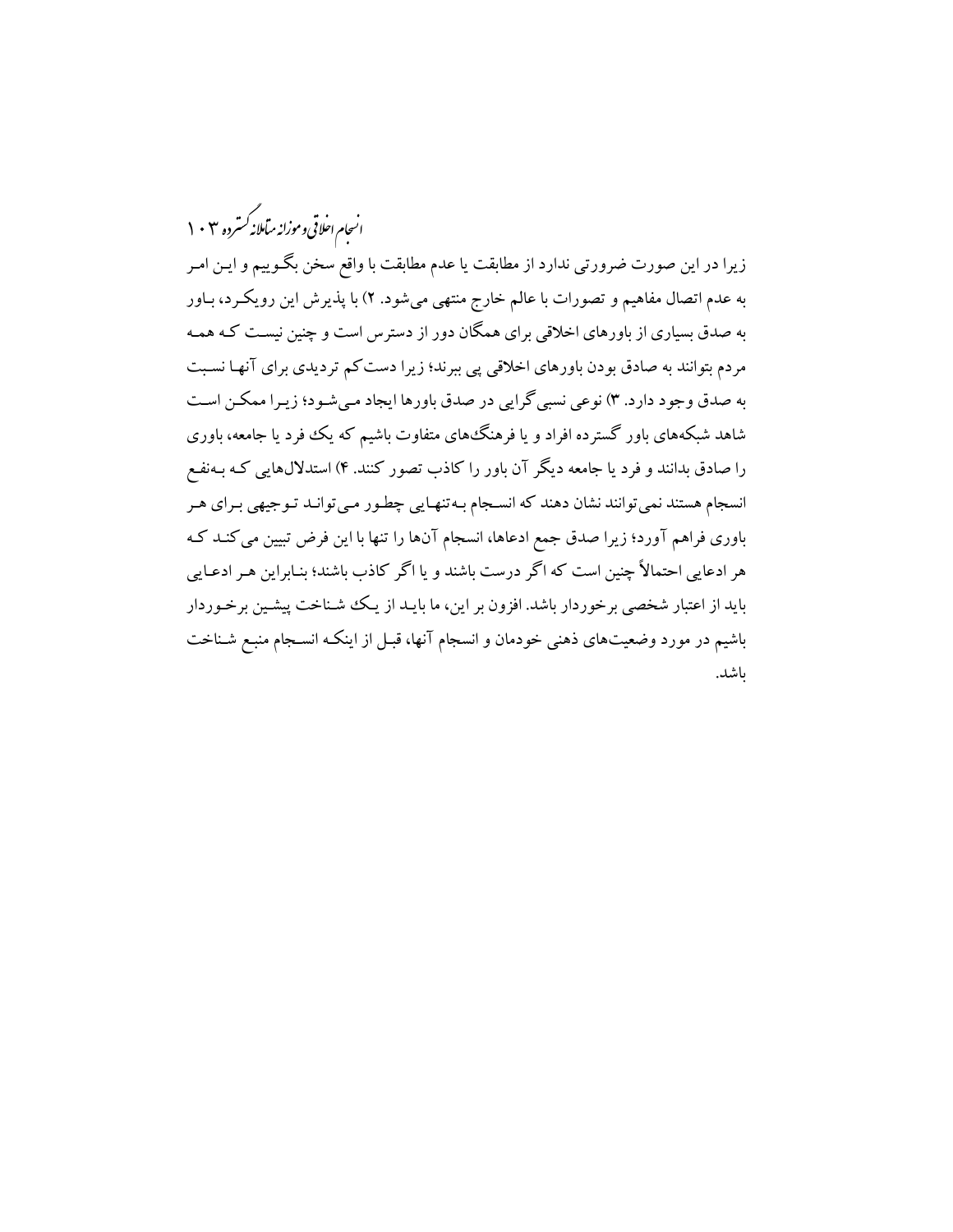۱۰۴ دوفصلنامه علمی پژوبرشی پژوبرشهای معرفت ثناختی اثباره ۱۳، سارو مابسآن ۱۳۹۶

#### نتايج مقاله

دانستیم که میتوان موازنه متأملانه گسترده را منطبق بر انسجام اخلاقی سطح گسـترده تلقـی کرد و برای همین، اشکالات انسجام سطح گسترده شامل موازنهٔ متأملانه گسترده نیـز مـیشـود. در این تصویر، باور اخلاقی موجود در مجموعه منسجم، توجیه خود را از وجه انسجام دریافت می کند. پس درحقیقت حتی اگر یک باور در مجموعه منسجم سطح گسترده، موجه باشد، امـا این باور بهطور مسامحهای موجه است؛ یعنی تا این اندازه موفق است کـه فاعـل دلیلـی معرفتـی برای پذیرش یا رد آن گزاره ندارد. باورهای موجه مسامحهای میتوانند تـوجیهی ایجـابی بـرای ديگر باورهـا فـراهم آورنـد بـدون اينكـه خودشـان بـهطـور ايجـابي موجـه باشـند -Sayre) McCord, 1996, 164). به همين خاطر نمي توان باورهاي اخلاقي را بهطور معرفتبي موجـه دانست. درحقیقت اگر انسجام سطح گسترده در حوزه اخلاق از چنین اشکالات و چالش هـایی برخوردار باشد، بستر براي پذيرش نظريه رقيب، يعني مبناگرايي اخلاقي فراهم مـي شـود و مـي-توان مبناگرایی اخلاقی را تبیین مناسبتری برای توجیه باورهای اخلاقی تلقی کرد.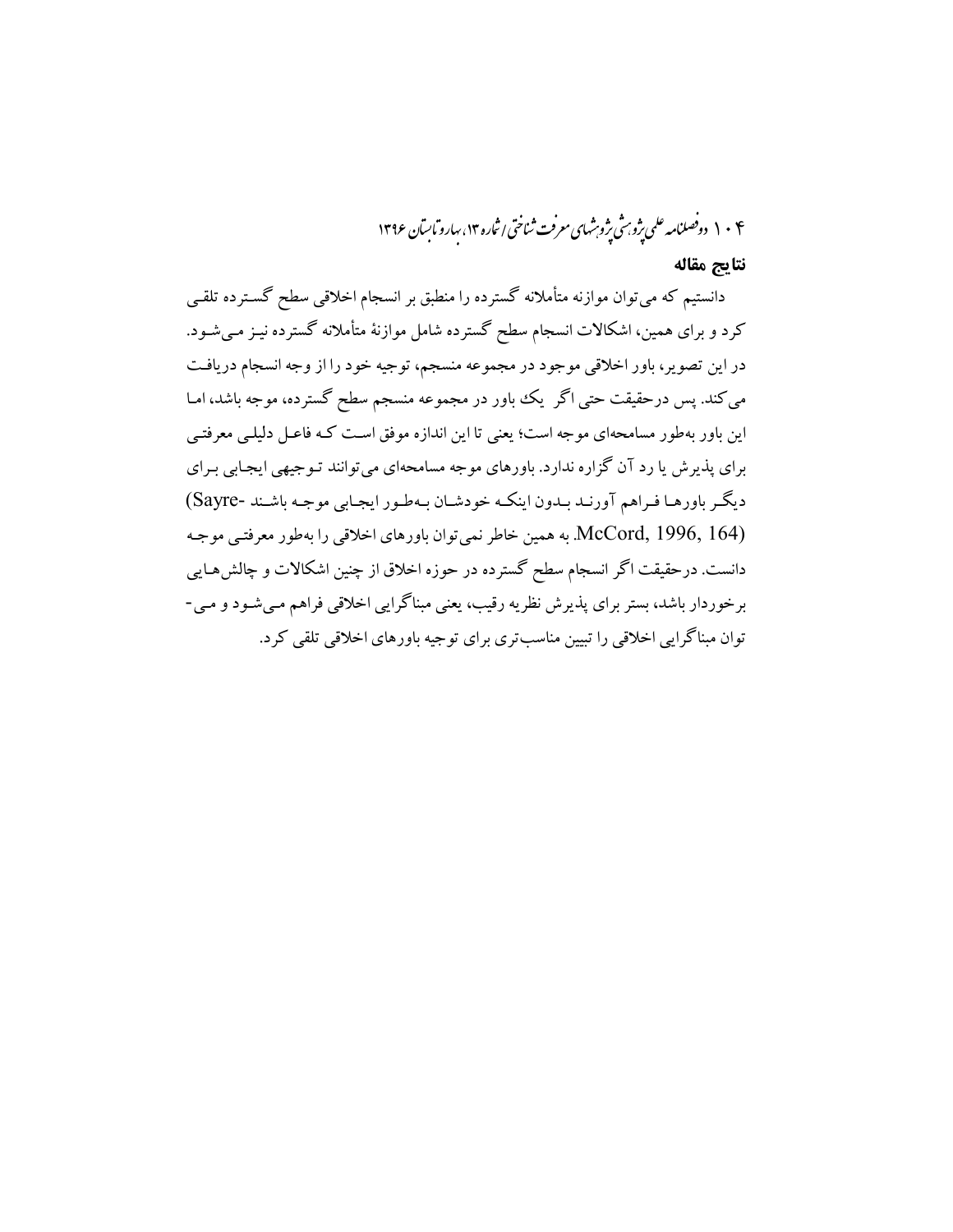.<br>انسجام احلاقی وموزانه میآملانه *کسترد*ه ۱۰۵ كتاىشناسى ریچارد، فومرتن. (۱۳۸۲). ا**نق***دی بر انسجام گرایبی***»،** ترجمه محمد سعیدی مهر، *مجله نامه حک*مت، ش ۱. استرجن، اسکات (۱۳۹۰). «**معوفت**»، ترجمه امیر مازیار، در: *آ شنائبی بـا فلسـفه تحلیلـی (معرفـت شناسـی)،* تهران، انتشارات حكمت.

هولمز، رابرت ال. (۱۳۸۹). **مب***انبي فلسفه اخلاقي،* ترجمه مسعود عليا، تهران، انتشارات ققنوس.

Bonjour, Laurence (1985) The structure of Epistemic Knowledge, Cambridge university press.

Brandt, Richard (1979) A Theory of Good and Right, New York: Oxford University Press.

Brink, David (1989) Moral Realism and the Foundation of Ethics, New York.

Cotton, Matthew (2014) Ethics and Technology Assessment: A Participatory Approach, Volume 13 of Studies in Applied Philosophy, Epistemology and Rational Ethics, Springer.

Daniels, Norman, 1979, "Wide Reflective Equilibrium and Theory Acceptance in Ethics,"[ournal of Philosophy 76(5): 256-282.

Daniels, Norman, 2016, Reflective Equilibrium, www.plato.stanford.edu. Depaul, Michael (1998) "why bother with reflective equilibrium?" In Michael R. Depaul and William Ramsey (eds.) Rethinking Intuition: The psychology of Intuition and Role in Philosophical Inquiry, Lanham, MD: Rowman and Littlefield, pp. 293-309.

Feldman, Richard, 2003, Epistemology, Upper Saddle River, New Jersey: Prentice - Hall.

Lehrer, Keith (1986) "The Coherence theory of knowledge", Philosophical Topic.

----------- (1974) Knowledge, Oxford: Clarndon press.

Lyons, D. (1975) "The Nature and Soundness of Contract and Coherence Arguments", in Danials, N., Reading Rawls, Oxford: Blackwell.

Mackie, John Leslie (1977) Ethics: Inventing Right and Wrong, New York: Penguin Books.

Mikhail, John (2011) "Rawls Concept of Reflective Equilibrium and its original function in Theory of Justice", Wash. U. Jurisprudence Rev. 3, 1.